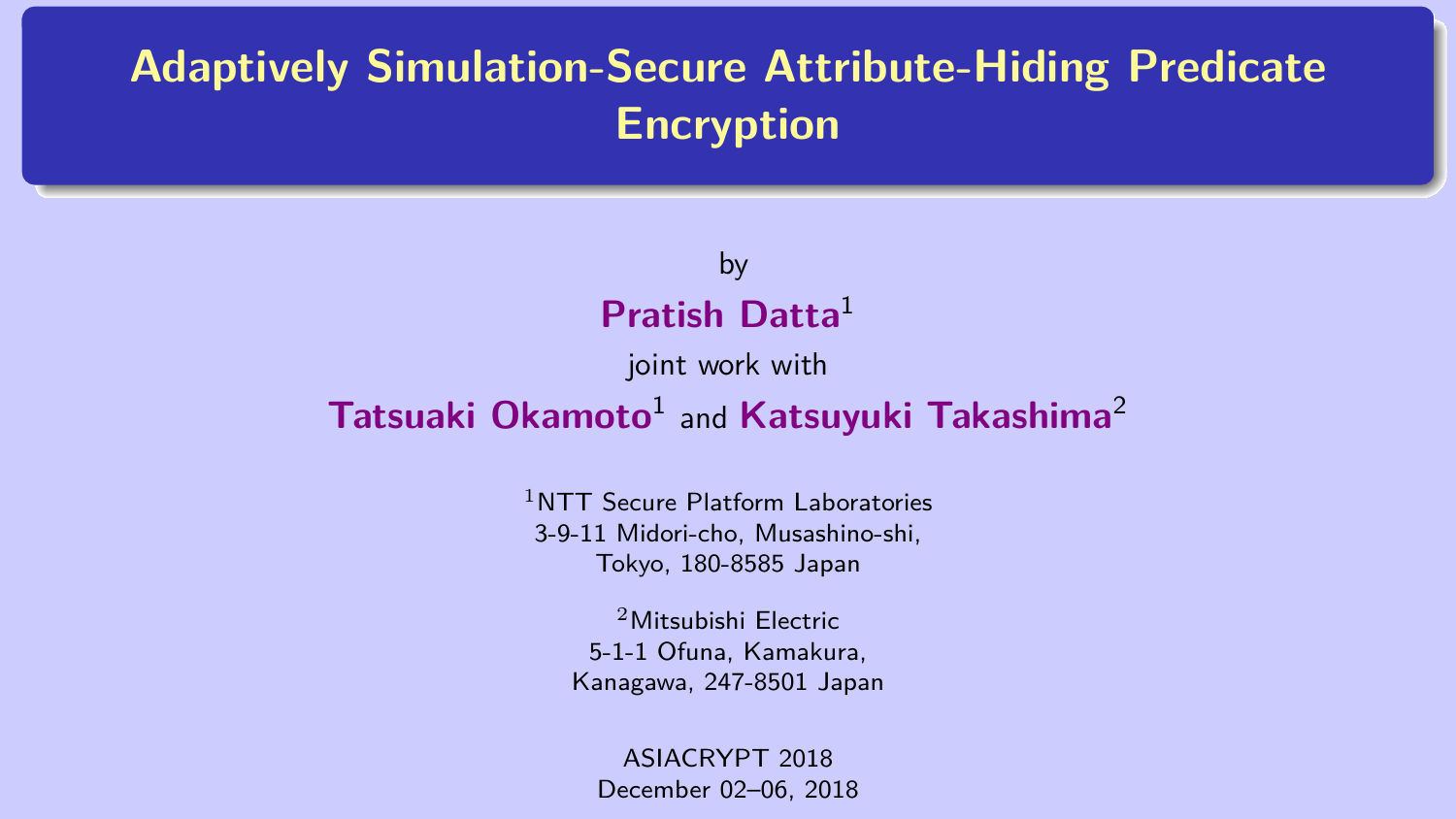





[The Proposed Strongly Partially-Hiding Predicate Encryption \(PHPE\) Scheme](#page-23-0)

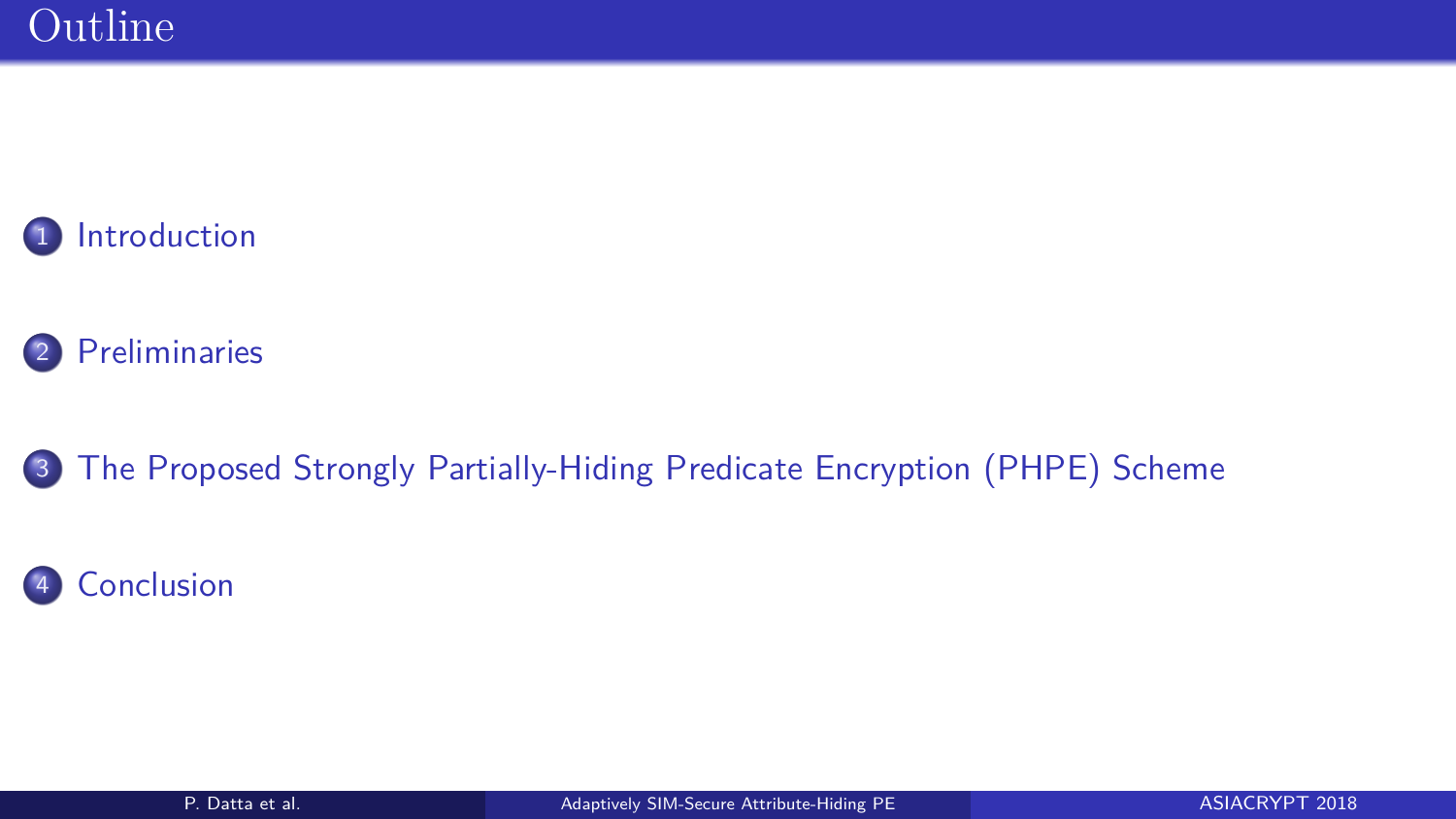<span id="page-2-0"></span>

| Introduction               | Preliminaries | The Proposed Strongly Partially-Hiding Predicate Encryption (PHPE) Scheme | Conclusion |
|----------------------------|---------------|---------------------------------------------------------------------------|------------|
| $\bullet$ 000000000000     | 00000000      | 0000                                                                      | $\circ$    |
| Functional Encryption (FE) |               |                                                                           |            |

- Setup authority holds a master secret key MSK and publishes public system parameters MPK.
- An encrypter uses MPK to encrypt message  $M \in \mathbb{M}$ , creating ciphertext CT.
- A decrypter obtains a private decryption key  $SK(F)$  for function  $F \in \mathcal{F}$ , generated using msk by the authority.
- $\bullet$  SK(*F*) can be used to decrypt CT to recover  $F(M)$ , but nothing more about M.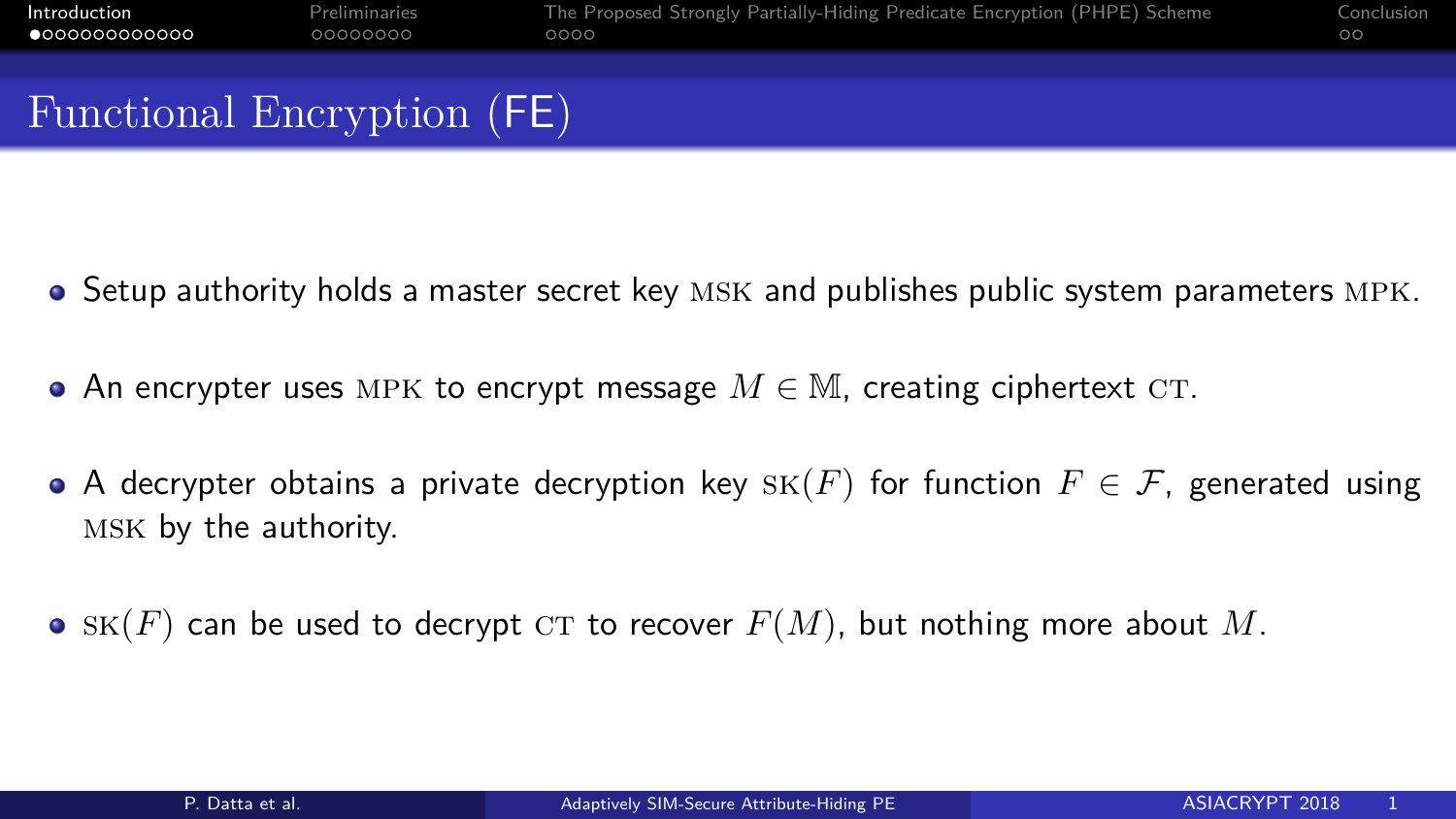#### Various Security Notions for FE

- **Indistinguishability-based (IND) Security**: Distinguishing encryptions of any two messages is infeasible for a group of colluders which do not have a decryption key that decrypts the ciphertexts to distinct values.
- **Simulation-based (SIM) Security**: There exists a polynomial-time simulator that given  $F_1(M), \ldots, F_{q_{Kt}|}(M)$  for  $M \in \mathbb{M}$ ,  $F_1, \ldots, F_{q_{Knt}} \in \mathcal{F}$ , outputs the view of the colluders given encryption of M and  $SK(F_1), \ldots, SK(F_{q_{\text{new}}}).$
- In general, SIM security is *stronger* than IND security.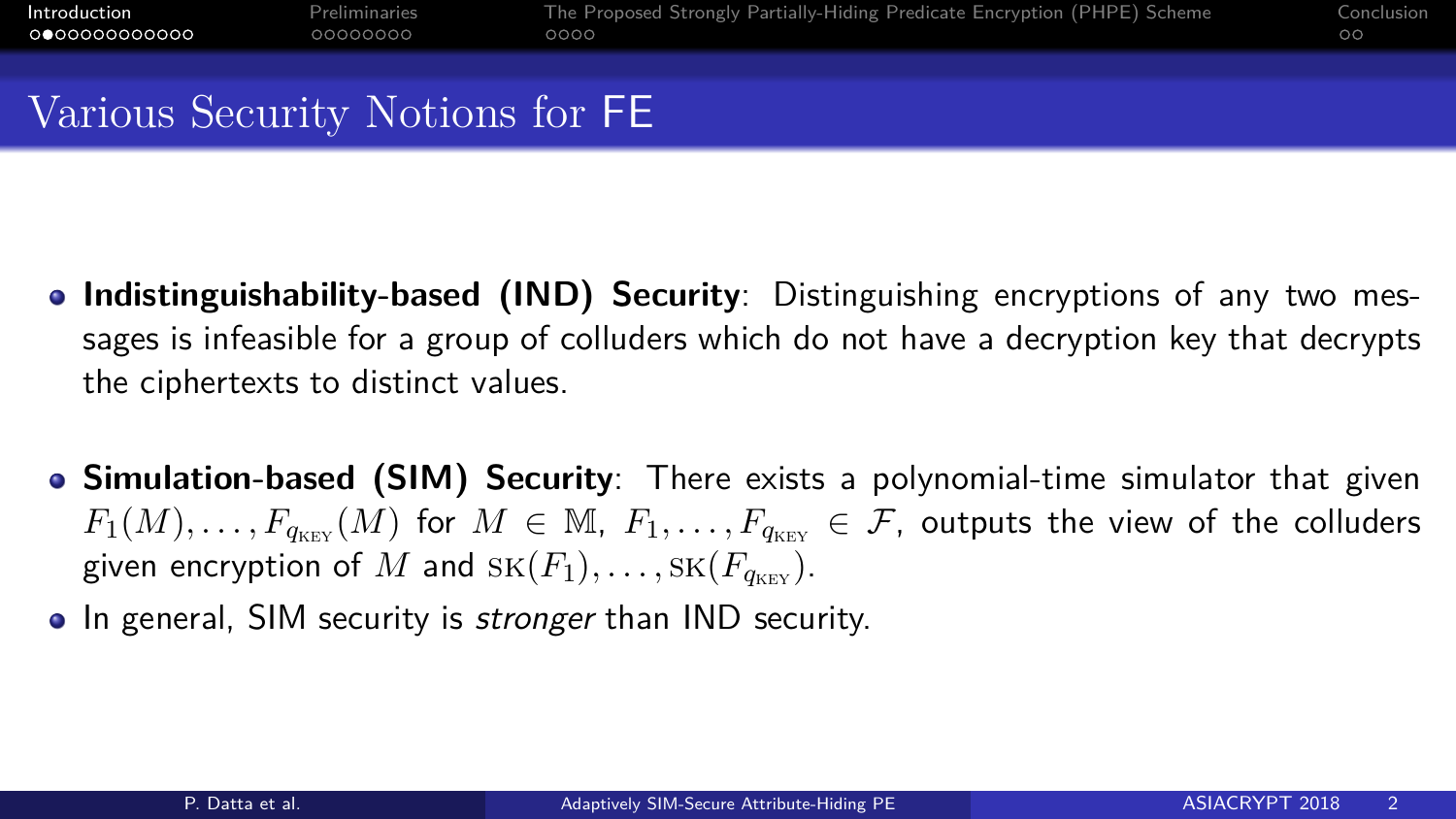### Various Security Notions for FE

- **Adaptive (AD) Security**: The adversary is allowed to make ciphertext and decryption key queries at any point of time during the security experiment.
- **Semi-Adaptive (S-AD) Security**: The adversary is restricted to submit its ciphertext queries immediately after viewing the public parameters, and can make decryption key queries only after that.
- **Selective (SEL) Security**: The adversary is bound to declare its ciphertext queries even before the public parameters are generated.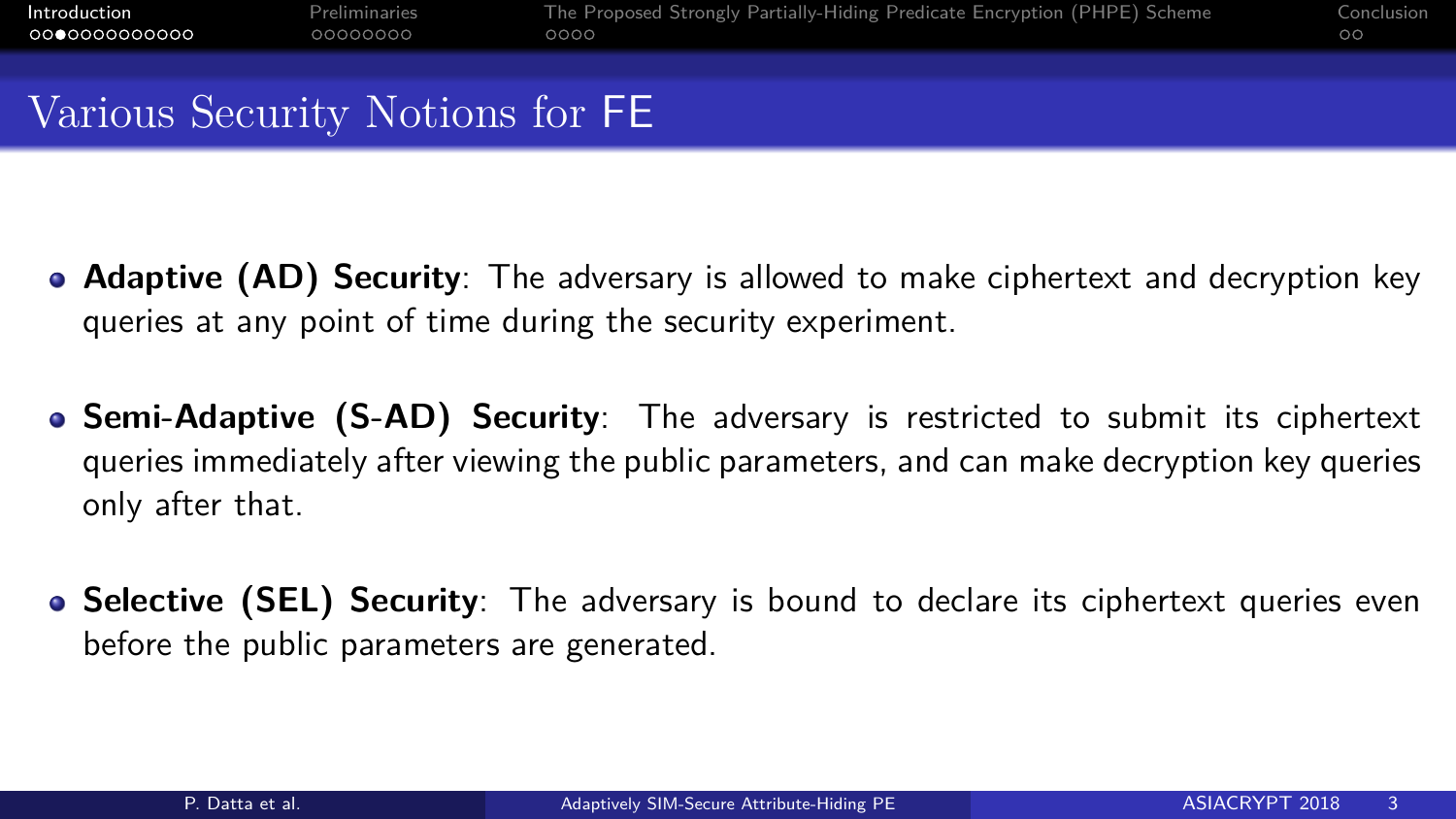| Introduction              | Preliminaries | The Proposed Strongly Partially-Hiding Predicate Encryption (PHPE) Scheme | Conclusion |
|---------------------------|---------------|---------------------------------------------------------------------------|------------|
| 000000000000              | 00000000      | 0000                                                                      | $\circ$    |
| Predicate Encryption (PE) |               |                                                                           |            |

- Predicate family:  $R = \{R(Y, \cdot) : \mathcal{X} \to \{0, 1\} \mid Y \in \mathcal{Y}\}\)$ ,  $\mathcal{X}, \mathcal{Y} =$  sets of attributes.
- Message space  $M = \mathcal{X} \times \mathcal{M}$ , where M contains the actual payloads.
- Functionality  $F_{R_Y}$  associated with predicate  $R(Y, \cdot) \in R$ :

$$
F_{R_Y}(X, \mathsf{msg}) = \left\{\begin{array}{ll} \mathsf{msg} & \text{if } R(Y, X) = 1 \\ \bot & \text{if } R(Y, X) = 0 \end{array}\right\} \forall (X, \mathsf{msg}) \in \mathbb{M} = \mathcal{X} \times \mathcal{M}.
$$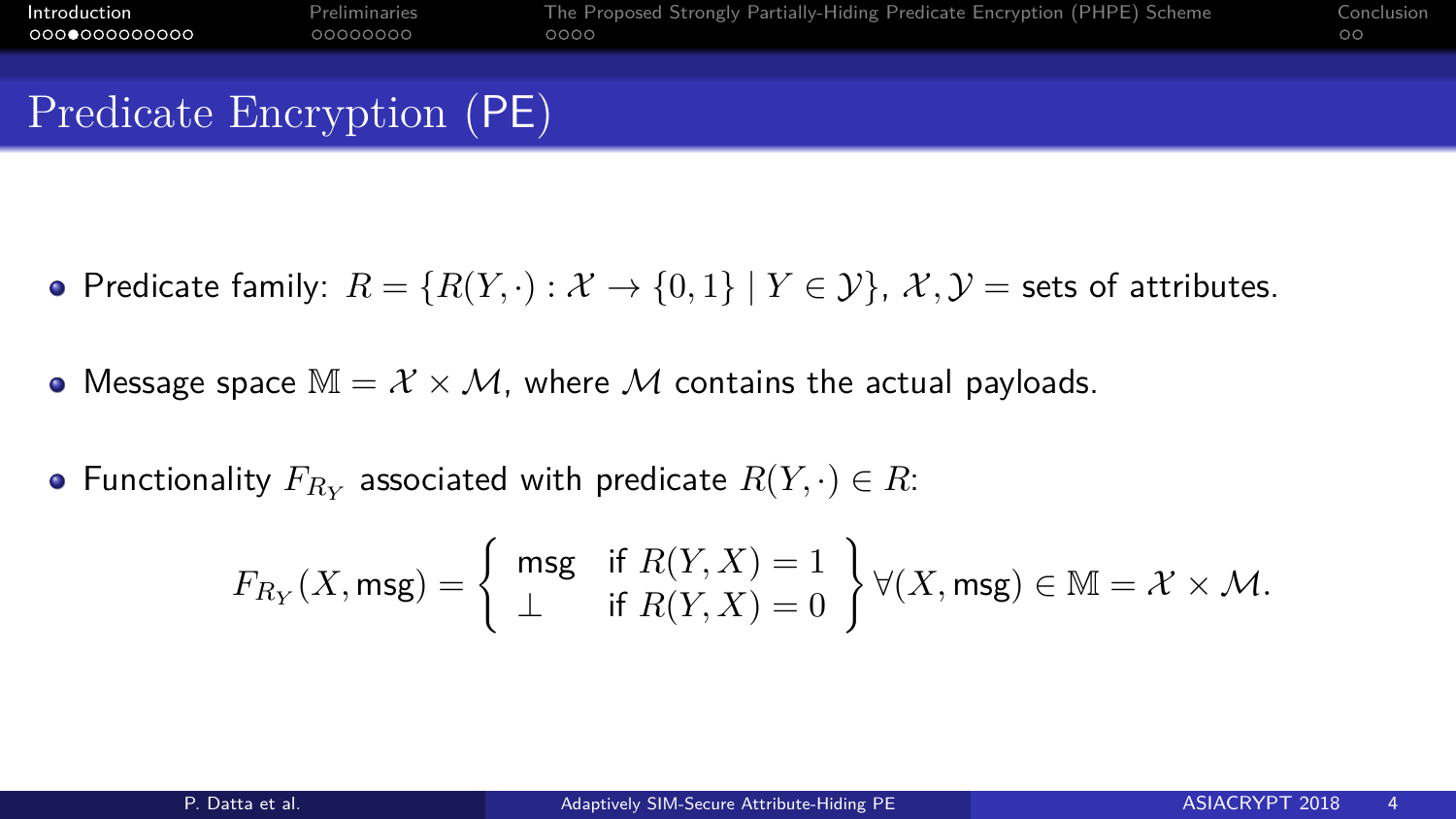### Various Security Notions for PE

#### **Strong Attribute Hiding (S-AH)**:

- Recovering the payload from a ciphertext generated w.r.t  $X \in \mathcal{X}$  should be infeasible for a group of colluders not having an authorized decryption key.
- $\bullet$  The ciphertext should conceal  $X$  from any group of colluders, even those with authorized decryption keys.
- **Weak Attribute Hiding (W-AH)**: The payload and *X* should only remain hidden to colluders in possession of unauthorized keys.
- **Payload Hiding (PLH)**: The payload should remain hidden to colluders with unauthorized keys. Also known as attribute-based encryption (ABE).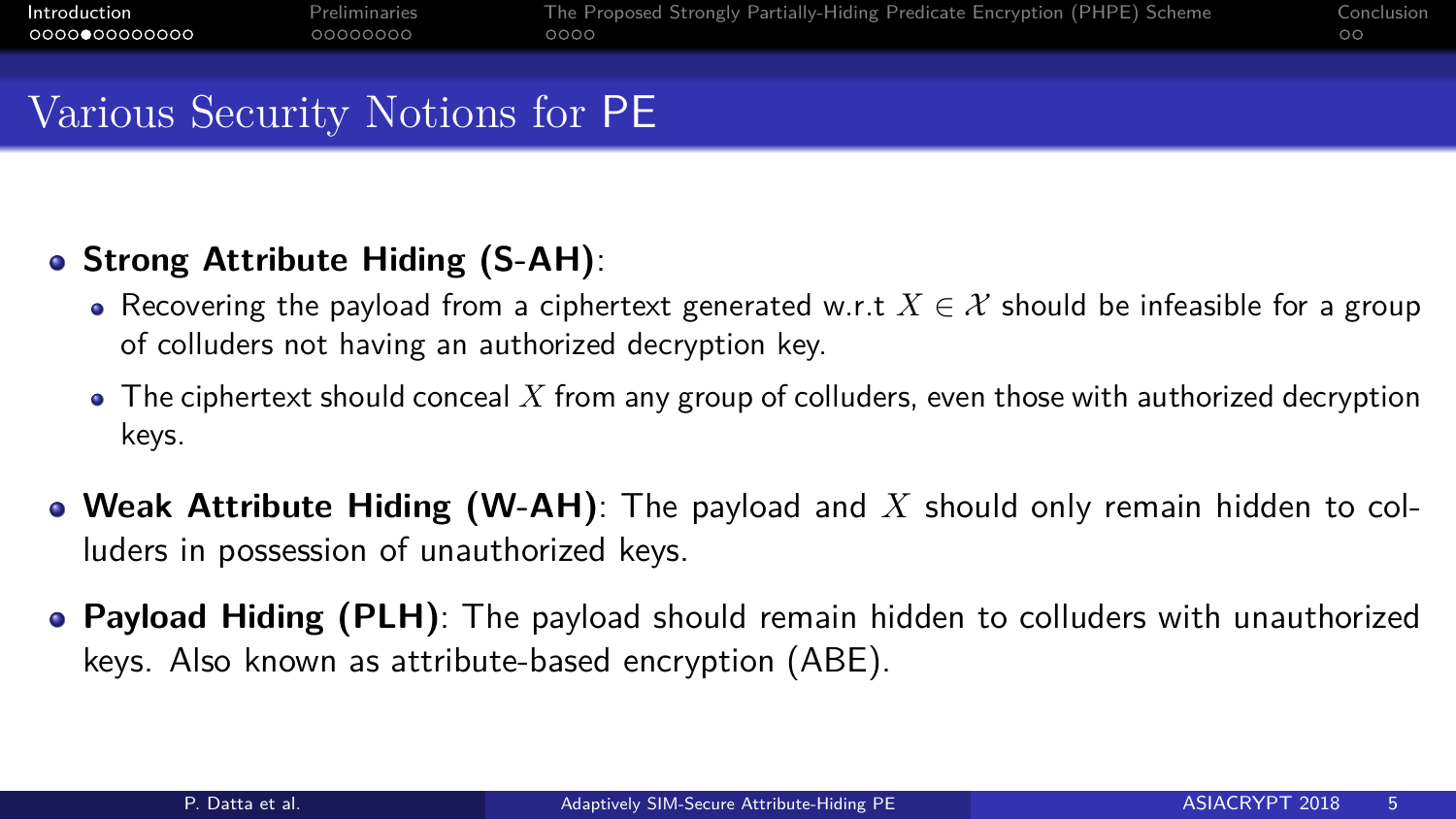#### State of the Art in Attribute-Hiding PE

- Several works developed ABE and W-AH PE schemes supporting *unbounded* collusions even for general circuits under standard computational assumptions.
- Known standard-assumption-based S-AH PE schemes supporting *unbounded* number of authorized colluders are restricted to inner products.
- It is known that S-AH PE scheme for  $NC^1$  predicates implies indistinguishability obfuscation (IO) for general circuits.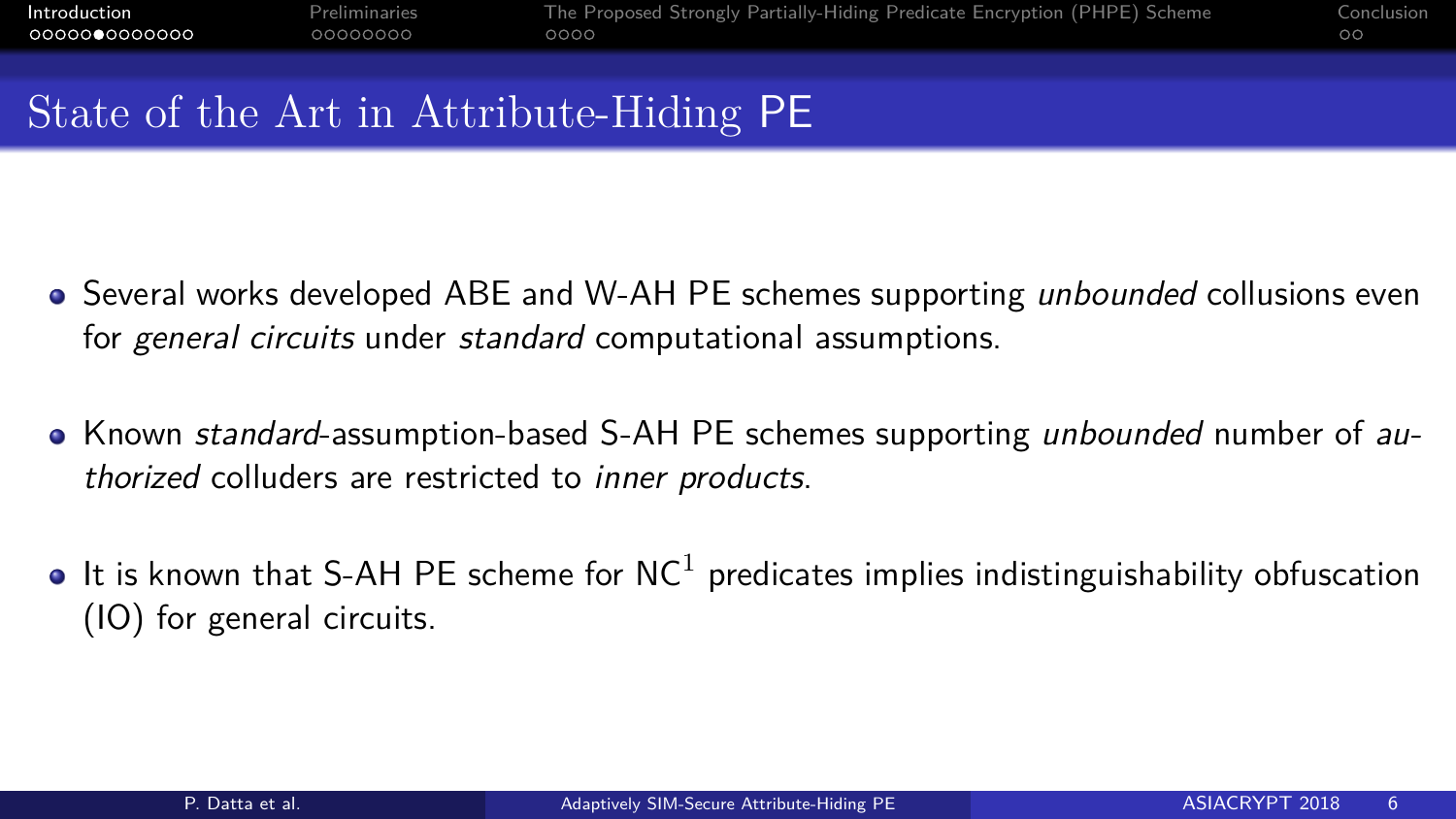| Introduction          | Preliminaries | The Proposed Strongly Partially-Hiding Predicate Encryption (PHPE) Scheme | Conclusion |
|-----------------------|---------------|---------------------------------------------------------------------------|------------|
| 0000000000000         | 00000000      | 0000                                                                      | ററ         |
| A Motivating Question |               |                                                                           |            |

Can we design PE scheme for some sufficiently expressive predicate family (e.g.,  $NC<sup>1</sup>$ ) that is secure against an unbounded number of colluders under standard computational assumption such that the S-AH guarantee holds for a limited segment (e.g., belonging to some subclass of  $NC<sup>1</sup>$ ) of each predicate in the predicate family?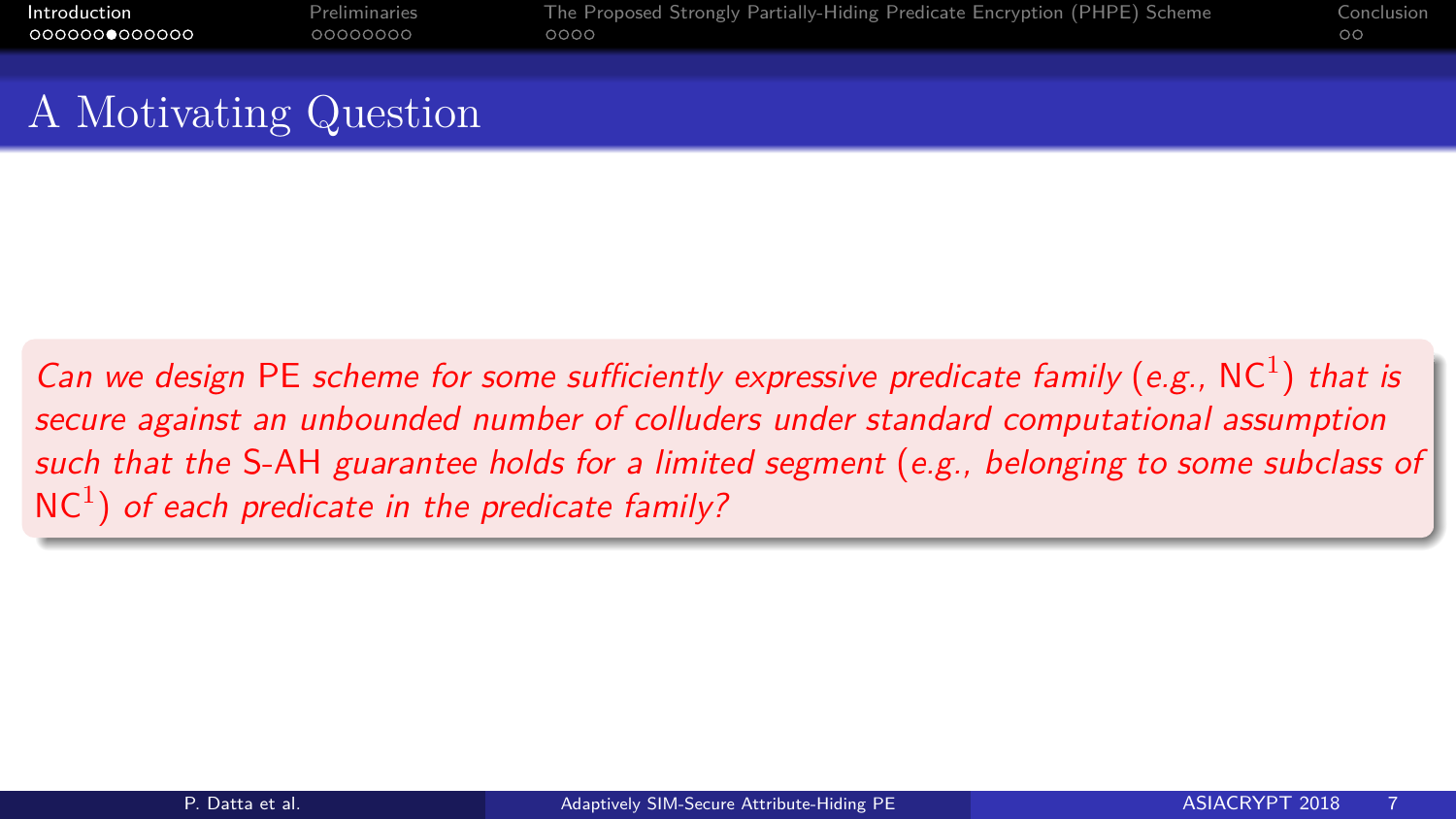| Introduction<br>0000000000000 | Preliminaries<br>00000000 | The Proposed Strongly Partially-Hiding Predicate Encryption (PHPE) Scheme<br>0000 | Conclusion<br>$\circ$ |
|-------------------------------|---------------------------|-----------------------------------------------------------------------------------|-----------------------|
|                               |                           |                                                                                   |                       |
| The Effort of Wee             |                           |                                                                                   |                       |

• In TCC 2017, Wee presented a PE scheme in bilinear groups of prime order secure under the *k*-LIN assumption.

$$
\bullet \ \mathcal{X}=\mathbb{F}_q^{n'}\times \mathbb{F}_q^n, \, \mathcal{Y}=\mathcal{F}^{(q,n',n)}_{\text{ABPOIP}}.
$$

$$
\quad \bullet \text{ For any } f \in \mathcal{F}^{(q,n',n)}_{\text{ABPop}} \text{ and } (\vec{x},\vec{z}) \in \mathbb{F}_q^{n'} \times \mathbb{F}_q^n,
$$

$$
f(\vec{x},\vec{z}) = (f_1(\vec{x}),\ldots,f_n(\vec{x})) \cdot \vec{z},
$$

where  $f_1,\ldots,f_n:\mathbb{F}_q^{n'} \to \mathbb{F}_q$  are arithmetic branching programs (ABP).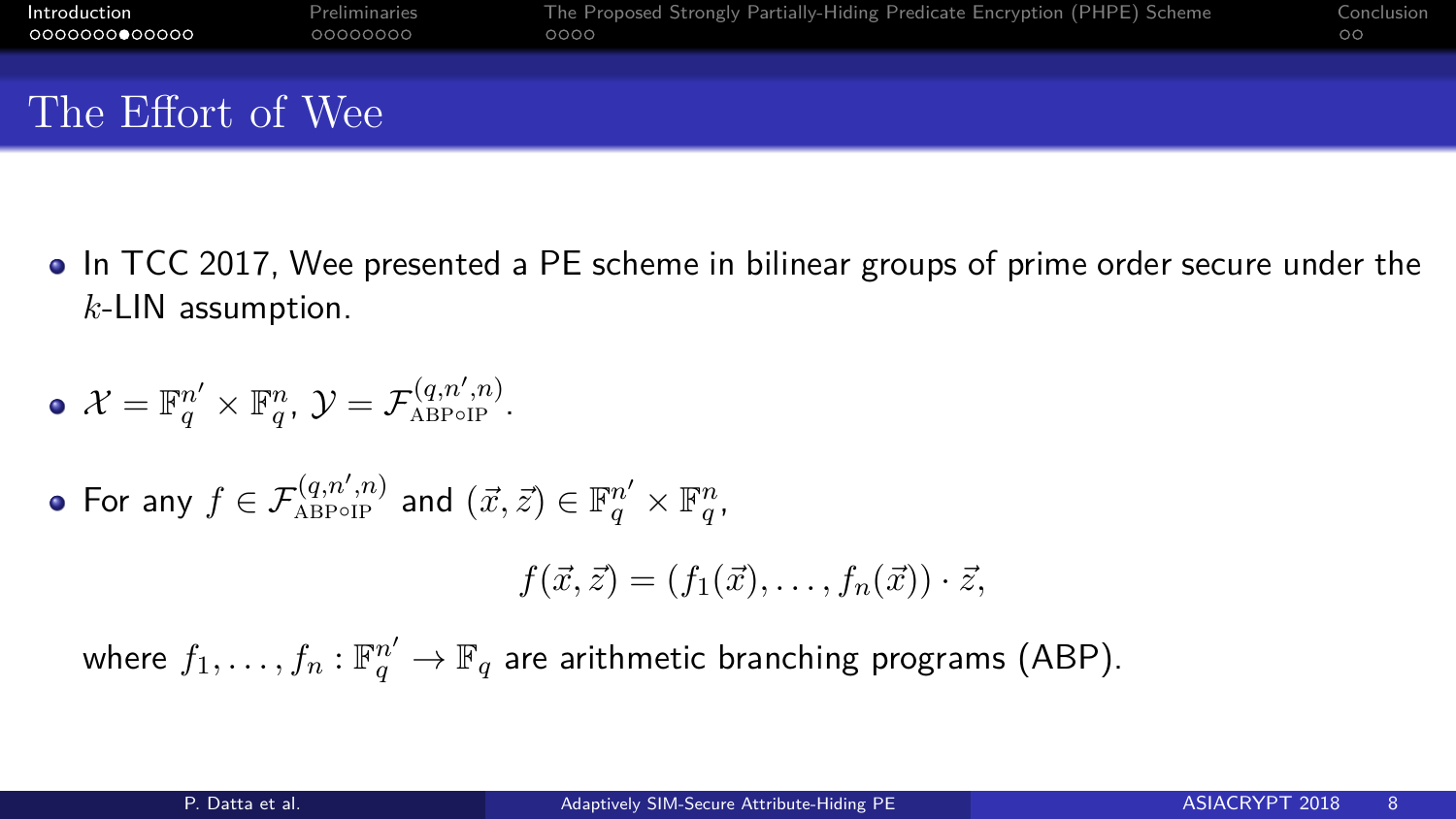#### The Attribute-Hiding Characteristics of Wee's PE Scheme

 $\text{The predicate family: } R^{\text{ABPoIP}} = \{ R^{\text{ABPoIP}}(f, (\cdot, \cdot)) : \mathbb{F}_q^{n'} \times \mathbb{F}_q^n \rightarrow \{0, 1\} \mid f \in \mathcal{F}^{(q, n', n)}_{\text{ABPoIP}} \},$ where

$$
R^{\text{ABPOIP}}(f,(\vec{x},\vec{z})) = \begin{cases} 1 & \text{if } f(\vec{x},\vec{z}) = 0, \\ 0 & \text{if } f(\vec{x},\vec{z}) \neq 0. \end{cases}
$$

- Other than hiding the payload,  $\mathrm{CT}$  generated for  $(\vec{x},\vec{z})\in \mathbb{F}_q^{n'}\times \mathbb{F}_q^n$  *conceals*  $\vec{z}$  but *not*  $\vec{x}.$
- $\bullet$  The concealment of  $\vec{z}$  is *strong*, i.e., even against colluders possessing authorized keys.
- This security notion is termed as strongly partially-hiding security.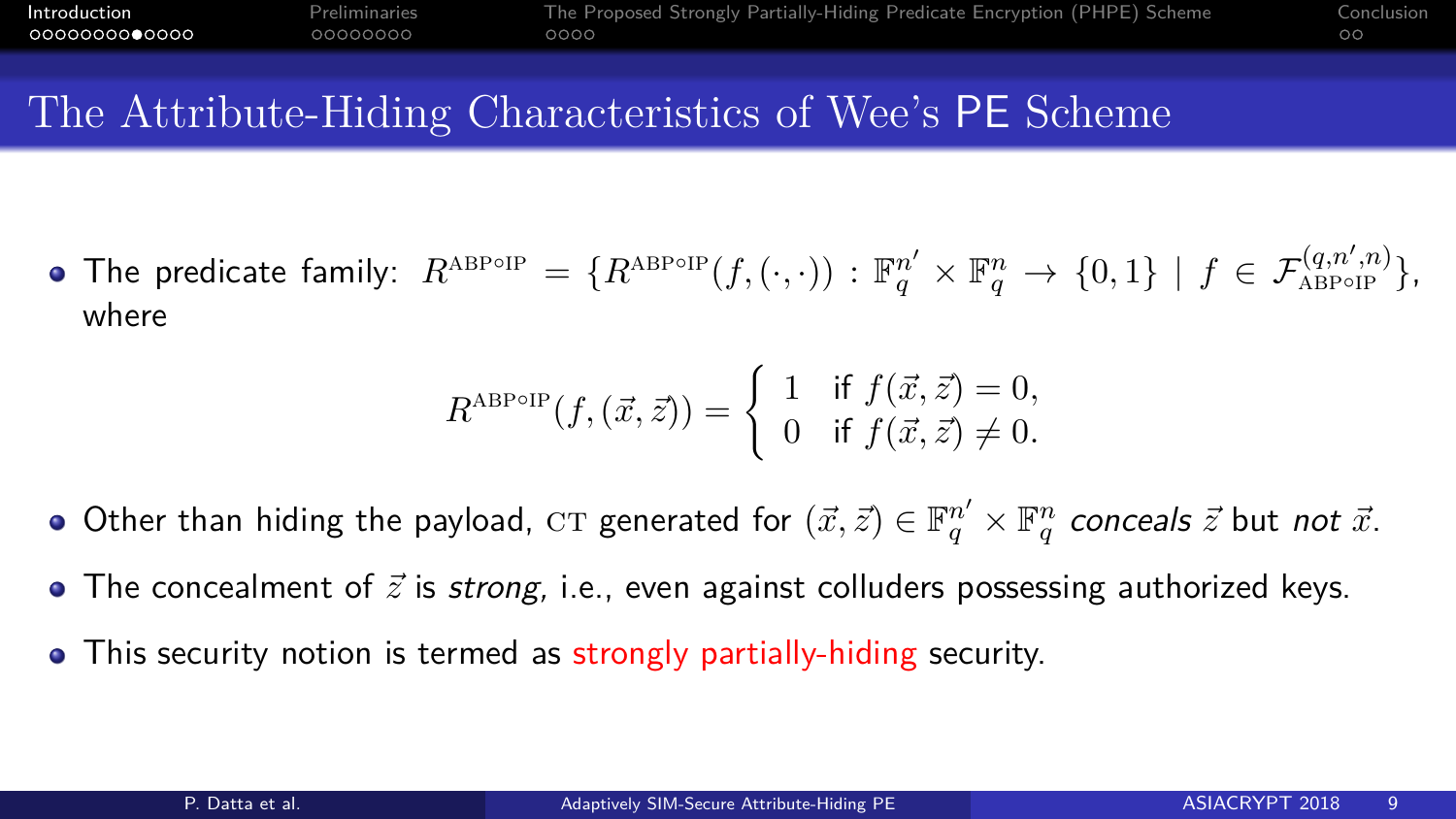#### The Advantages and Limitations of Wee's PE Scheme

- This PE scheme simultaneously generalizes ABE for boolean formulas and ABP's, and S-AH inner-product PE (IPE).
- The scheme is strongly partially-hiding against an unbounded number of authorized colluders.
- The security is proven in the SIM framework.
- The downside of this scheme is that it only achieves semi-adaptive security.
- Semi-adaptive security is known to be essentially equivalent to the selective security.
- The known generic conversion from selective to adaptive security does not work for PE schemes not supporting general circuits.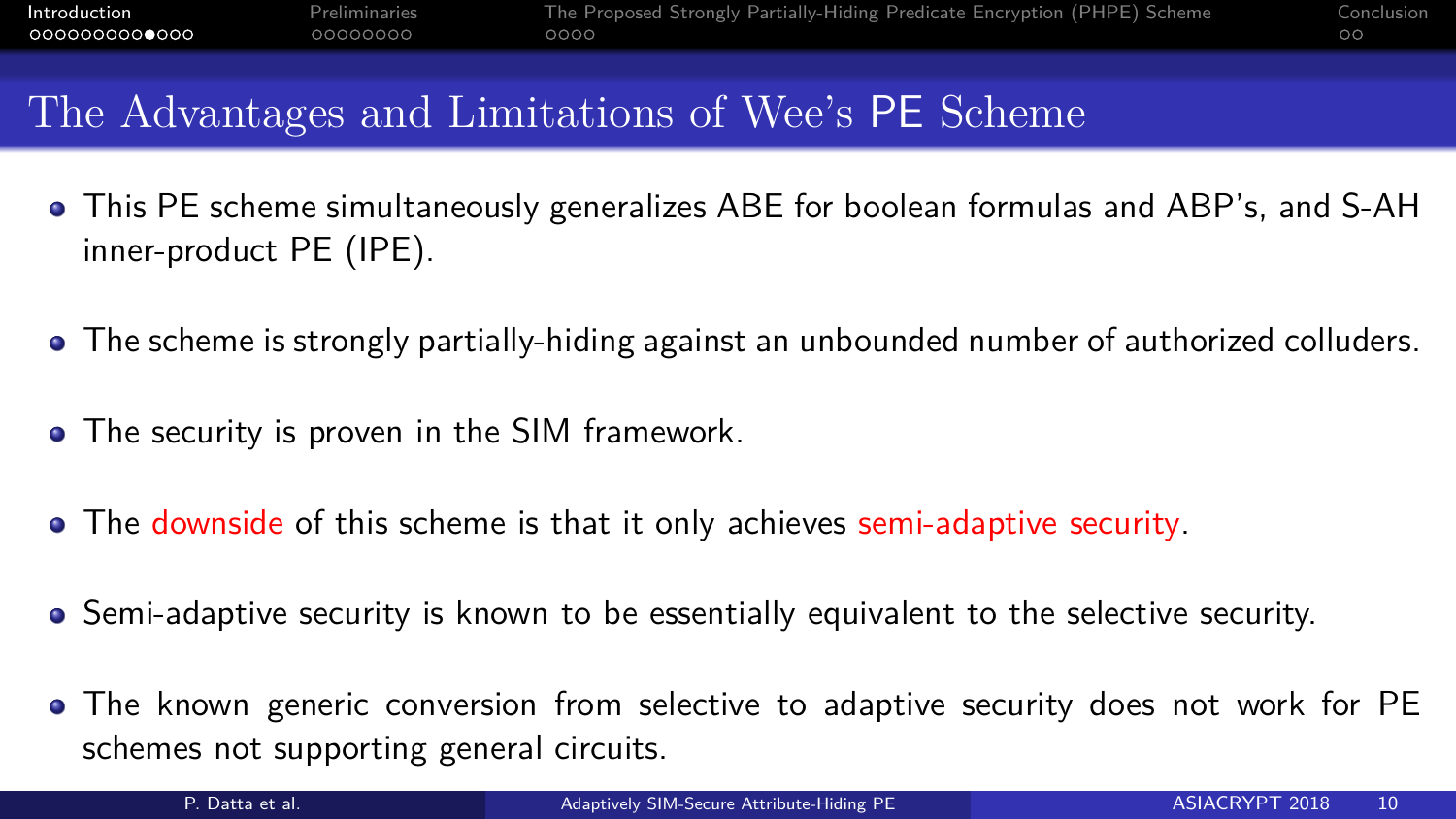| Introduction<br>○○○○○○○○○○●○○ | Preliminaries<br>00000000 | The Proposed Strongly Partially-Hiding Predicate Encryption (PHPE) Scheme<br>0000 | Conclusion<br>$\circ$ |
|-------------------------------|---------------------------|-----------------------------------------------------------------------------------|-----------------------|
|                               |                           |                                                                                   |                       |
|                               |                           |                                                                                   |                       |
| Our Results                   |                           |                                                                                   |                       |
|                               |                           |                                                                                   |                       |

- We design a PE scheme for the predicate family  $R^{\text{ABPOIP}}$  that achieves SIM-*based adaptively* strongly partially hiding security.
- The scheme supports *any a priori bounded* number of ciphertext queries and *unbounded* number of authorized decryption key queries.
- **•** This is the *best* possible in the SIM-based adaptive security framework.
- This resolves an open problem posed by Wee in TCC 2017.
- The scheme is also *adaptively strongly partially-hiding* in the IND framework against *un*bounded number of ciphertext and authorized decryption key queries.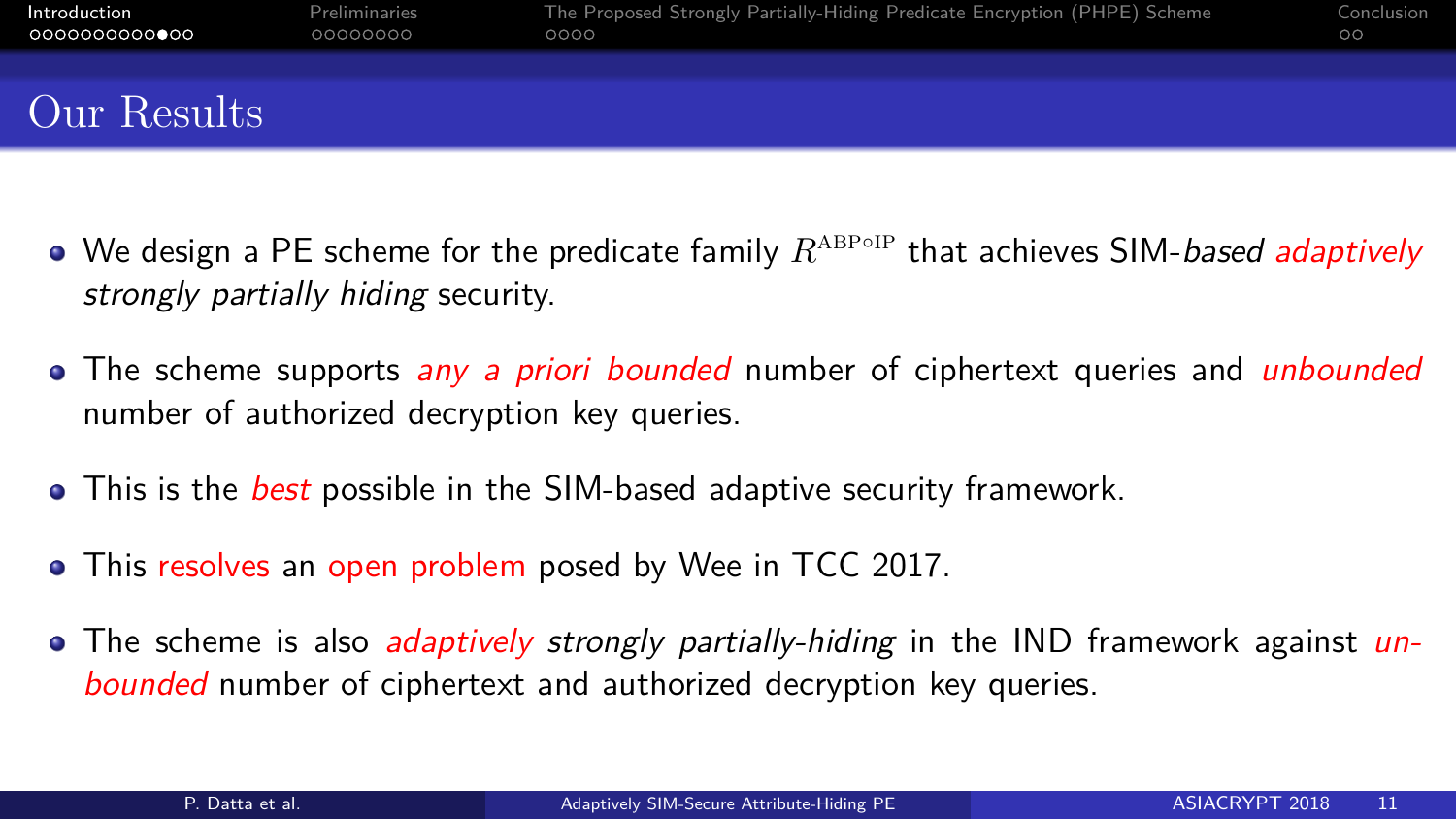| Introduction<br>0000000000000 | Preliminaries<br>00000000 | The Proposed Strongly Partially-Hiding Predicate Encryption (PHPE) Scheme<br>0000 | Conclusion<br>$\circ$ |
|-------------------------------|---------------------------|-----------------------------------------------------------------------------------|-----------------------|
|                               |                           |                                                                                   |                       |
| Our Results                   |                           |                                                                                   |                       |

- Our construction is built in *asymmetric* bilinear groups of *prime* order.
- The security is derived under the *simultaneous external decisional linear* (SXDLIN) assumption.
- As a byproduct, we also obtain the *first* SIM-based *adaptively* S-AH IPE scheme supporting unbounded number of authorized colluders.
- We extend the IND-based S-AH methodology of [OT12a, OT12b] to the framework of SIM security and beyond inner products.

<sup>[</sup>OT12a] : Tatsuaki Okamoto and Katsuyuki Takashima. In EUROCRYPT 2012.

<sup>[</sup>OT12b] : Tatsuaki Okamoto and Katsuyuki Takashima. In ASIACRYPT 2012.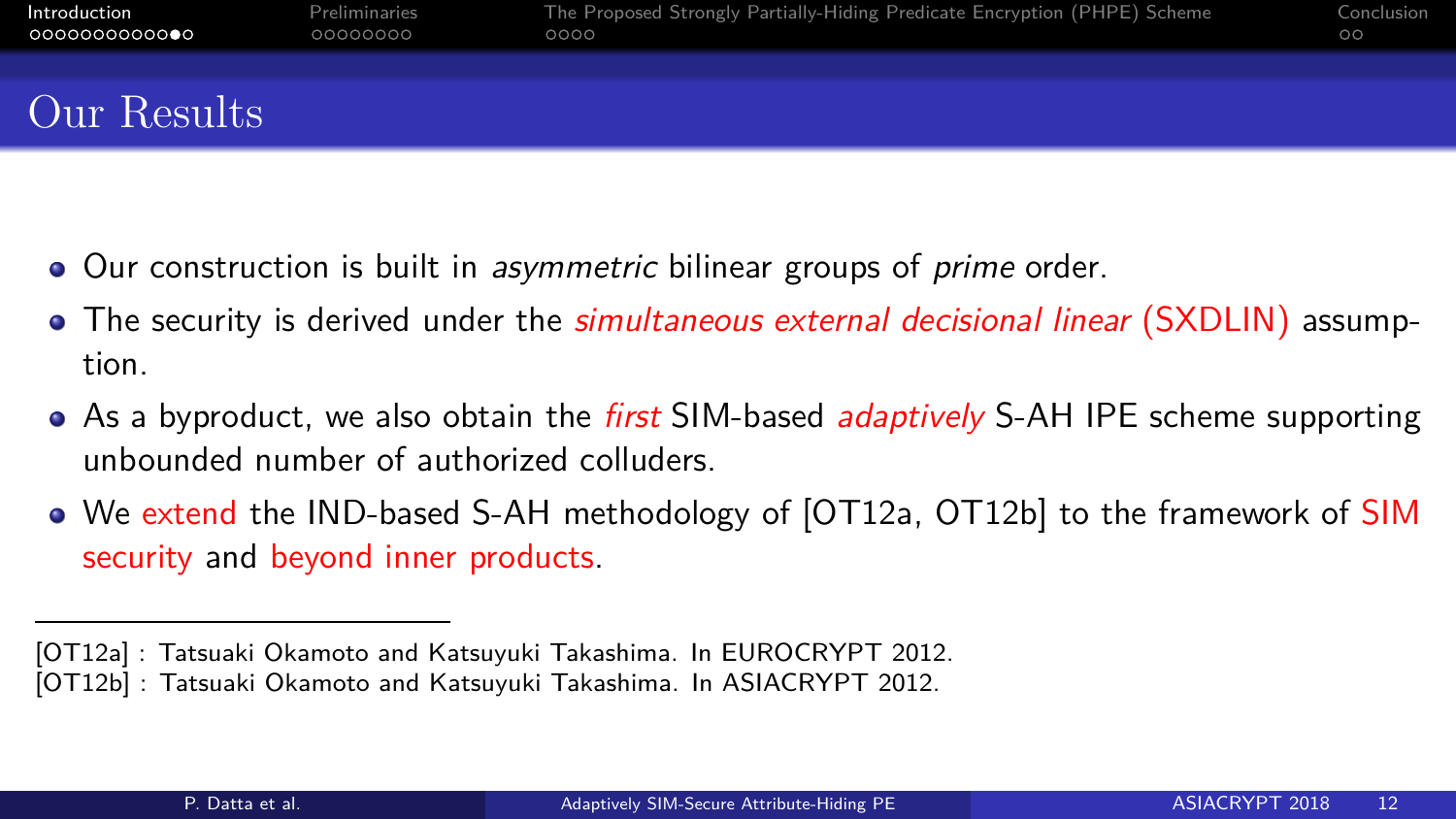[Introduction](#page-2-0) [Preliminaries](#page-15-0) [The Proposed Strongly Partially-Hiding Predicate Encryption \(PHPE\) Scheme](#page-23-0) [Conclusion](#page-27-0)

#### Comparison with Existing Attribute-Hiding PE Schemes

| <b>Schemes</b> | Supported                 | <b>IND</b>                                        | <b>SIM</b>                  | <b>Attribute</b> | Computational      |  |
|----------------|---------------------------|---------------------------------------------------|-----------------------------|------------------|--------------------|--|
|                | <b>Predicates</b>         |                                                   |                             | <b>Hiding</b>    | <b>Assumptions</b> |  |
| [OT10]         | <b>IP</b> <sup>o</sup> SP |                                                   |                             | Weak             |                    |  |
|                |                           | (poly, poly, poly)-AD                             | $\times$                    | (IP-part)        | <b>DLIN</b>        |  |
| [OT12a]        | IP                        | (poly, poly, poly)-AD                             | $\times$                    | <b>Strong</b>    | <b>DLIN</b>        |  |
| [Agr17]        | <b>GCoIP</b>              | $(-, poly, bdd)$ -S-AD                            | $(-, 1, \text{bdd})$ -S-AD  | <b>Strong</b>    | <b>LWE</b>         |  |
|                |                           |                                                   |                             | (IP-part)        |                    |  |
| [Wee17]        | <b>ABP</b> oIP            | (–, poly, poly)-S-AD                              | $(-, 1, \text{poly})$ -S-AD | Strong           | $k$ -LIN           |  |
|                |                           |                                                   |                             | (IP-part)        |                    |  |
| Ours           | $ABP \circ IP$            | $(poly, poly, poly)$ -AD $ (poly, bdd, poly)$ -AD |                             | <b>Strong</b>    | <b>SXDLIN</b>      |  |
|                |                           |                                                   |                             | (IP-part)        |                    |  |

[OT10] : Tatsuaki Okamoto and Katsuyuki Takashima. In CRYPTO 2010.

[OT12a] : Tatsuaki Okamoto and Katsuyuki Takashima. In EUROCRYPT 2012.

[Agr17] : Shweta Agrawal. In CRYPTO 2017.

[Wee17] : Hoeteck Wee. In TCC 2017.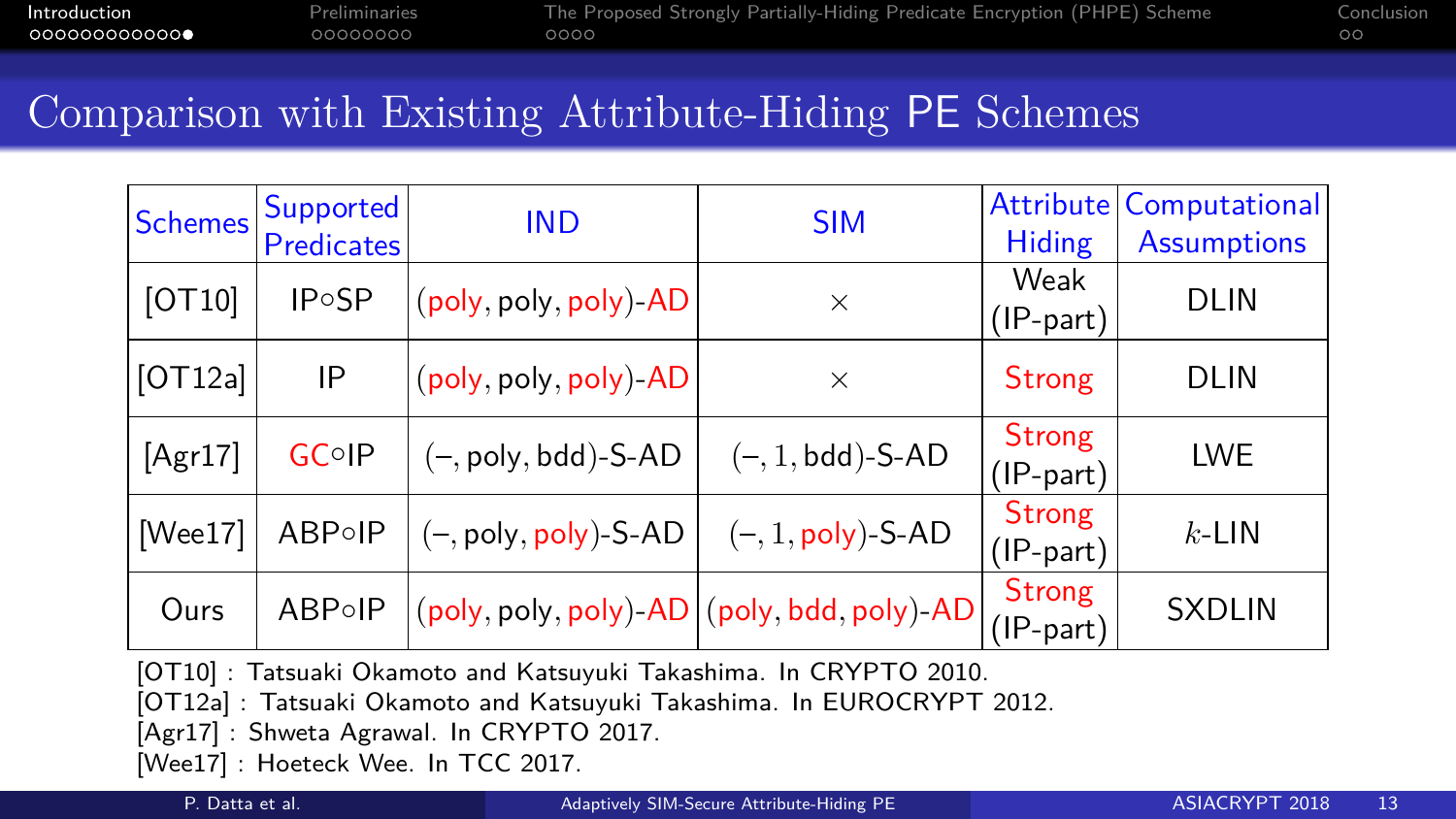<span id="page-15-0"></span>

| Introduction  | Preliminaries | The Proposed Strongly Partially-Hiding Predicate Encryption (PHPE) Scheme | Conclusion |
|---------------|---------------|---------------------------------------------------------------------------|------------|
| 0000000000000 | 00000000      | $0000 -$                                                                  |            |
|               |               |                                                                           |            |

#### Arithmetic Branching Program ABP

- $\mathsf{ABP}\;\Gamma=(V,E,v_0,v_1,\phi)$  computing  $f:\mathbb{F}_q^d\to\mathbb{F}_q$ :
- $\bullet$   $(V, E)$ : A directed acyclic graph.
- $\bullet$   $v_0, v_1 \in V$ : Special vertices called the source and the sink respectively.
- *φ*: A labeling function assigning to each edge in *E* an affine function in one of the input variables with coefficients in  $\mathbb{F}_q$ .

• For any 
$$
\vec{w} \in \mathbb{F}_q^d
$$
,  $f(\vec{w}) = \sum_{P \in \wp} \Big[ \prod_{e \in P} \phi(e) | \vec{w} \Big]$ , where  $\wp$  is the set of all  $v_0$ - $v_1$  paths  $P$  in  $\Gamma$ .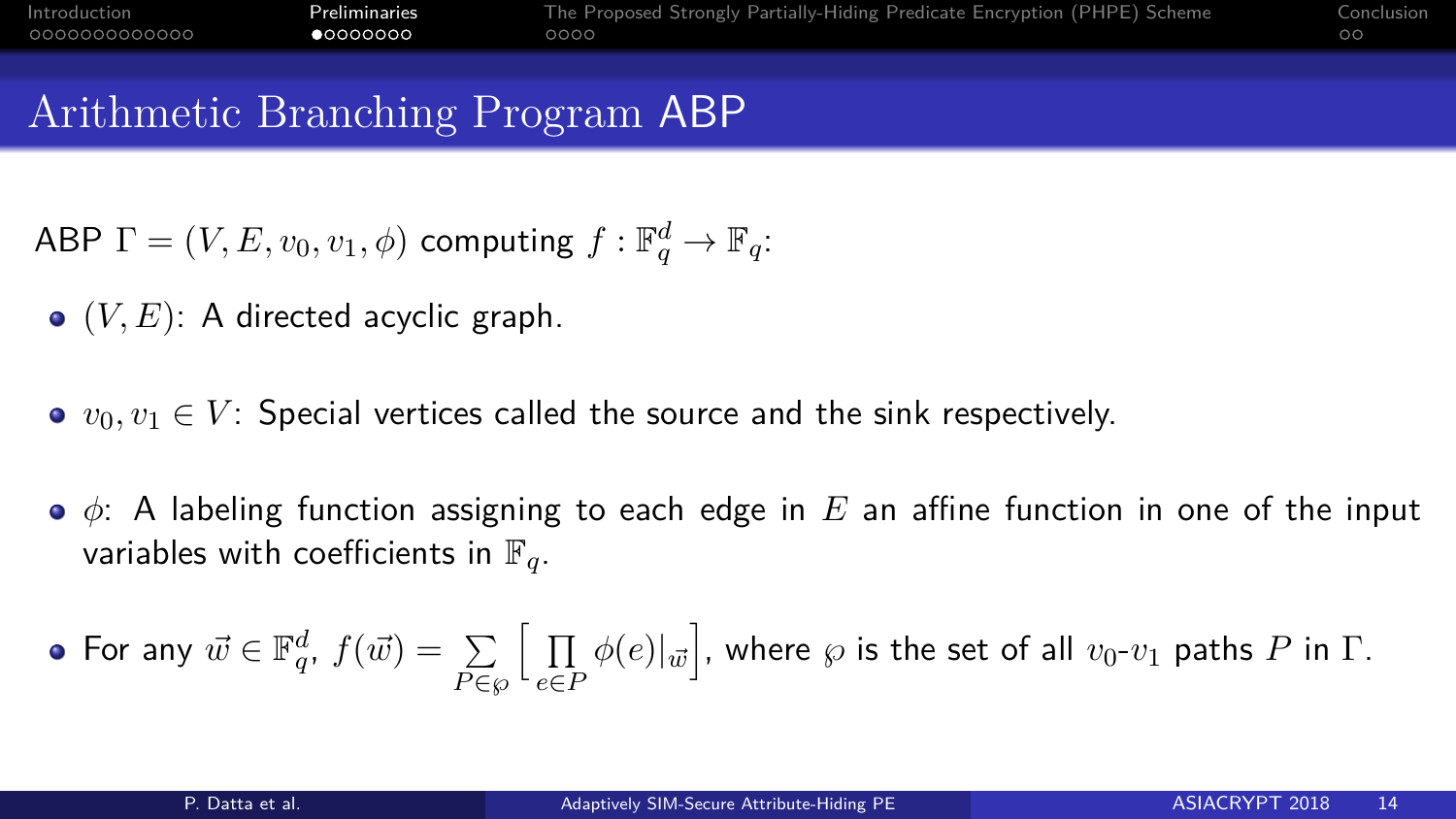# Algorithm  $\mathsf{PGB}(f)$  for  $f: \mathbb{F}_q^{n'} \times \mathbb{F}_q^n \to \mathbb{F}_q \in \mathcal{F}_{\text{ABPoIP}}^{(q,n',n)}$

- Construct the ABP  $\Gamma'$  computing  $f$  such that:
	- $Γ'$  has  $m + n + 1$  vertices.
	- $\bullet$  The variables  $z_i$ 's only appear on edges leading into the sink vertex.
	- Any vertex has at most one outgoing edge with a label of degree one.
- Using the algorithm of [IK02], compute the matrix representation of  $\Gamma',$

$$
L = \begin{pmatrix} \star & \star & \star & \cdots & \star & \star & \cdots & \star & 0 \\ -1 & \star & \star & \cdots & \star & \star & \cdots & \star & 0 \\ 0 & -1 & \star & \cdots & \star & \star & \cdots & \star & 0 \\ \vdots & \vdots & \vdots & \ddots & \vdots & \vdots & \vdots & \vdots & \vdots \\ 0 & 0 & 0 & \cdots & -1 & \star & \cdots & \star & 0 \\ 0 & 0 & 0 & \cdots & 0 & -1 & \cdots & 0 & z_1 \\ \vdots & \vdots & \vdots & \vdots & \vdots & \vdots & \ddots & \vdots & \vdots \\ 0 & 0 & 0 & \cdots & 0 & 0 & \cdots & -1 & z_n \end{pmatrix}_{(m+n)\times(m+n)}
$$

with  $f(\vec{x}, \vec{z}) = \det(\bm{L}(\vec{x}, \vec{z})) \forall (\vec{x}, \vec{z}) \in \mathbb{F}_q^{n'} \times \mathbb{F}_q^n$ , and  $\bigstar$ 's in the  $j'^{\text{th}}$  row indicating affine functions in  $x_{\rho(j')}$  for all  $j' \in [m]$ , where  $\rho : [m] \rightarrow [n']$ .

<sup>[</sup>IK02] : Yuval Ishai and Eyal Kushilevitz. In ICALP 2002.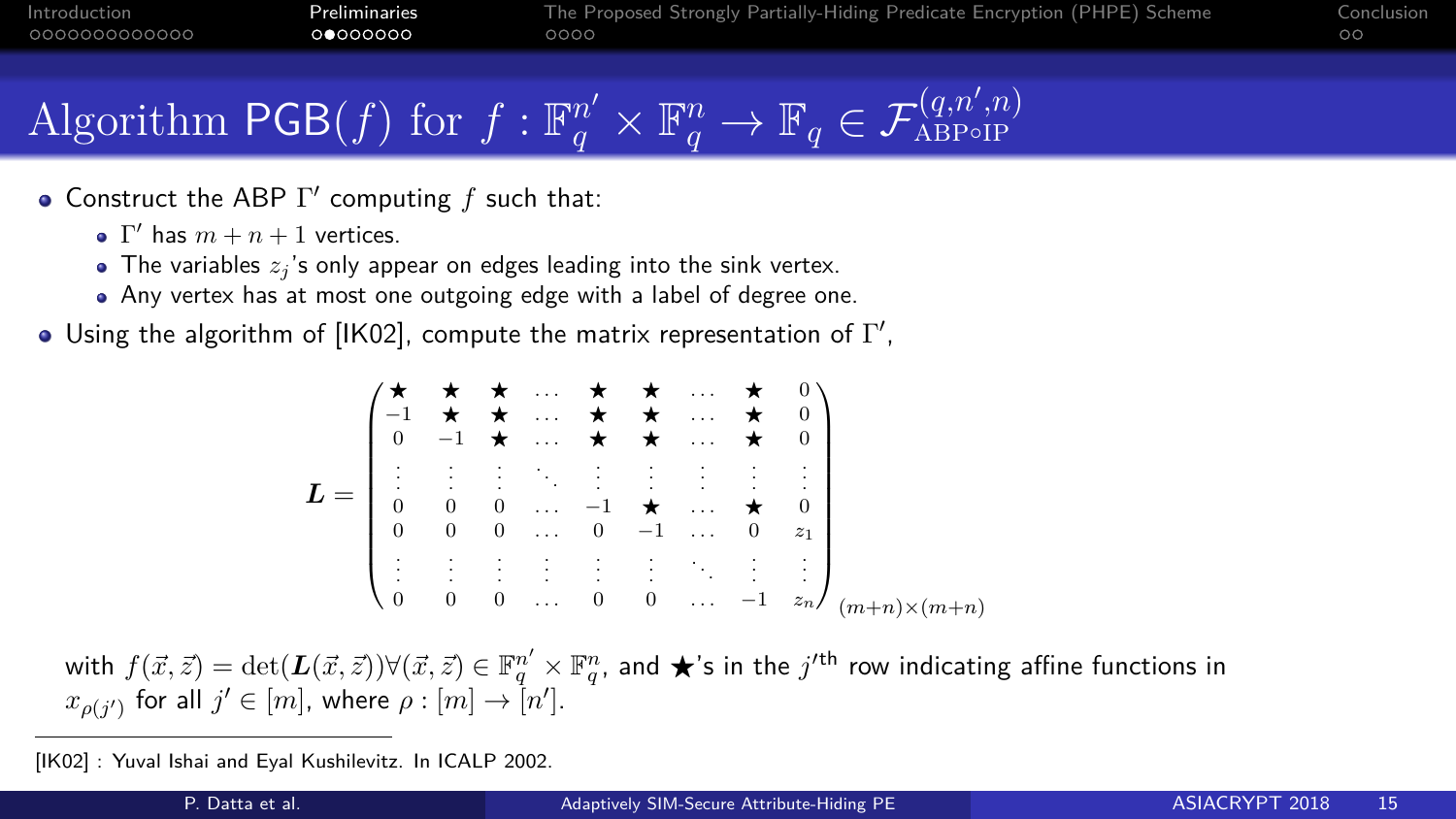| Introduction  | Preliminaries | The Proposed Strongly Partially-Hiding Predicate Encryption (PHPE) Scheme | Conclusion |
|---------------|---------------|---------------------------------------------------------------------------|------------|
| 0000000000000 | ററ⊜ററററ       | 0000                                                                      |            |
|               |               |                                                                           |            |

#### An Illustrative Example

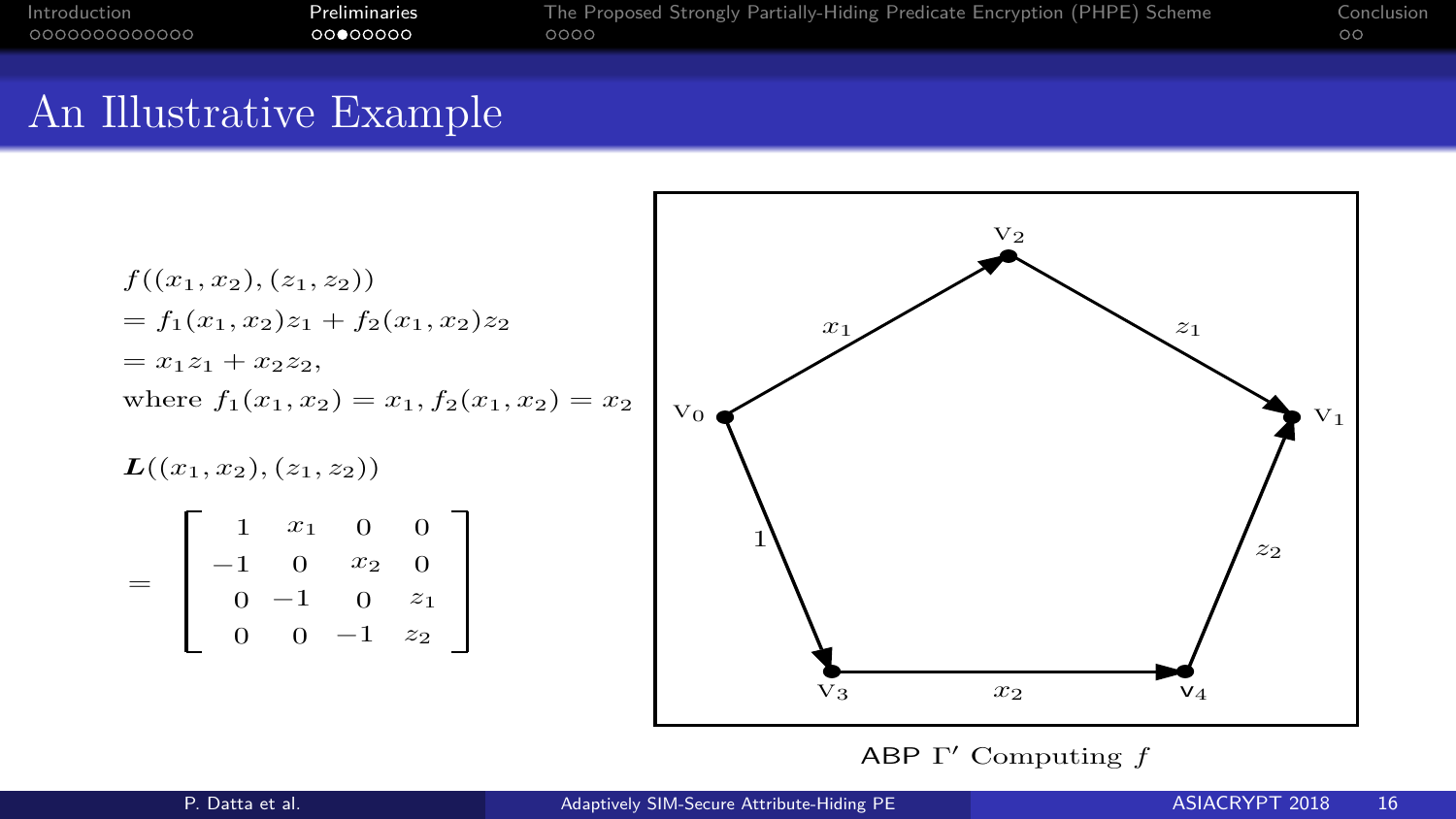[Introduction](#page-2-0) [Preliminaries](#page-15-0) [The Proposed Strongly Partially-Hiding Predicate Encryption \(PHPE\) Scheme](#page-23-0) [Conclusion](#page-27-0)

Algorithm 
$$
\mathsf{PGB}(f)
$$
 for  $f: \mathbb{F}_q^{n'} \times \mathbb{F}_q^n \to \mathbb{F}_q \in \mathcal{F}_{\text{ABPoIP}}^{(q,n',n)}$  Cond.

• Choose 
$$
\vec{r} \stackrel{\cup}{\leftarrow} \mathbb{F}_q^{m+n-1}
$$
, and compute

$$
\boldsymbol{L}\begin{pmatrix} \vec{r}^{\mathsf{T}} \\ 1 \end{pmatrix} = (\alpha_1 x_{\rho(1)} + \gamma_1, \ldots, \alpha_m x_{\rho(m)} + \gamma_m, z_1 + \sigma_1, \ldots, z_n + \sigma_n)^{\mathsf{T}}.
$$

• Output 
$$
((\{\sigma_j\}_{j\in[n]}, \{\alpha_{j'}, \gamma_{j'}\}_{j'\in[m]}), \rho : [m] \rightarrow [n']\big)
$$
.

Each of  $\{\sigma_j\}_{j\in[n]}, \{\alpha_{j'},\gamma_{j'}\}_{j'\in[m]}$  are linear functions of  $\vec{r}.$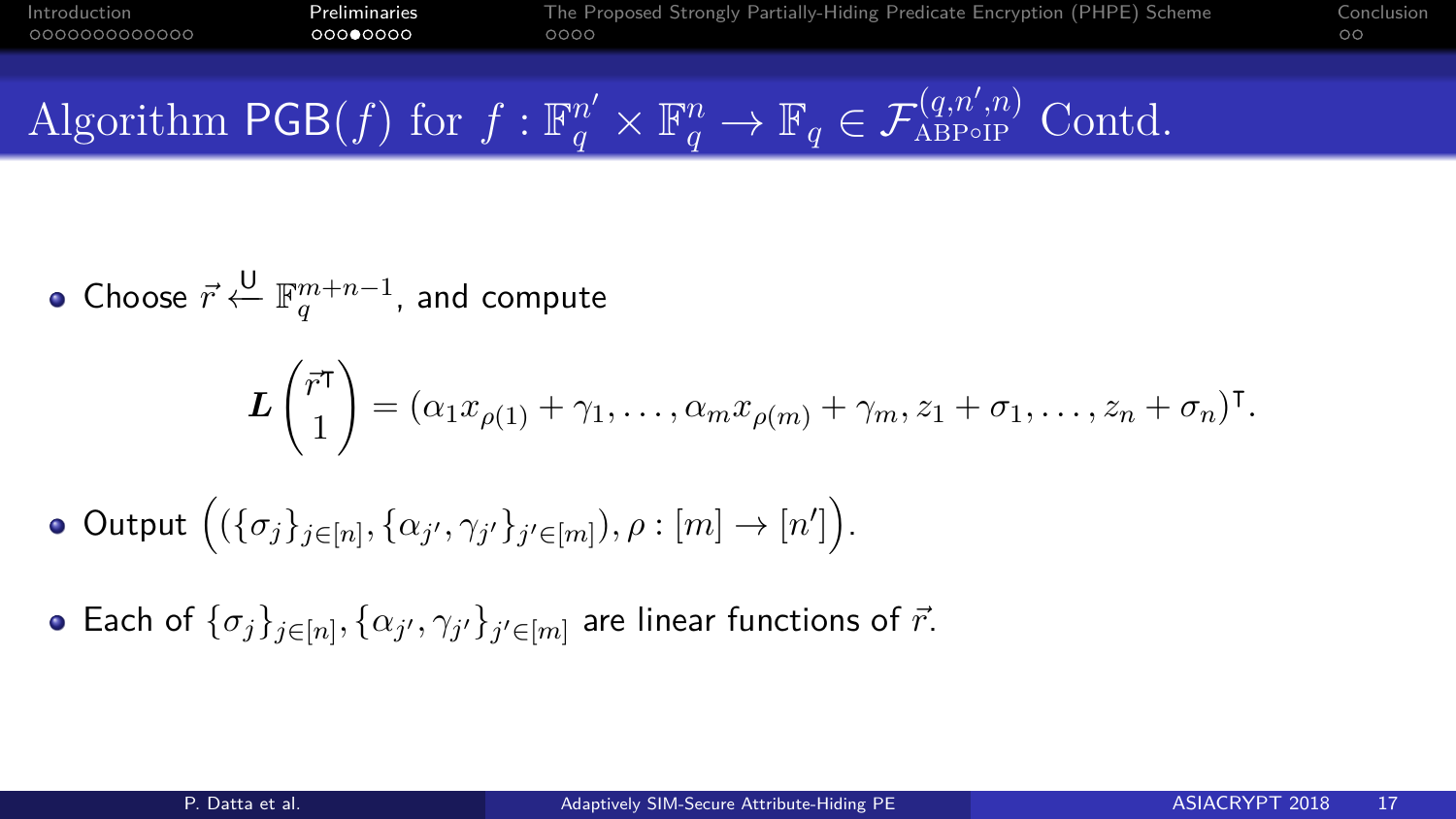[Introduction](#page-2-0) [Preliminaries](#page-15-0) [The Proposed Strongly Partially-Hiding Predicate Encryption \(PHPE\) Scheme](#page-23-0) [Conclusion](#page-27-0) 0000000000000 00000000

Algorithm REC
$$
(f, \vec{x})
$$
 for  $f : \mathbb{F}_q^{n'} \times \mathbb{F}_q^n \to \mathbb{F}_q \in \mathcal{F}_{\text{ABP}\circ\text{IP}}^{(q,n',n)}, \vec{x} \in \mathbb{F}_q^{n'}$ 

- Generate the matrix representation  $\bm{L} \in \mathbb{F}_q^{(m+n)\times (m+n)}$  of the ABP  $\Gamma'$  computing  $f.$
- ${\rm Output}$  the cofactors  $(\{\Omega'_{j'}\}_{j'\in[m]},\{\Omega_j\}_{j\in[n]})\in\mathbb{F}_q^{m+n}$  of all the entries in the last column of *L* in order.
- The first  $m+n-1$  columns of  $\boldsymbol{L}$  involve only  $\{x_{\iota'}\}_{\iota'\in[n']}$ . Hence, all the cofactors are computable.
- Given  $(\{\Omega_j\}_{j\in[n]},\{\Omega'_{j'}\}_{j'\in[m]})$  and  $(\{z_j+\sigma_j\}_{j\in[n]},\{\alpha_{j'}x_{\rho(j')}+\gamma_{j'}\}_{j'\in[m]})$  for any  $\vec{z}\in\mathbb{F}_q^n$ , recover

$$
f(\vec{x}, \vec{z}) = \sum_{j' \in [m]} \Omega'_{j'}(\alpha_{j'} x_{\rho(j')} + \gamma_{j'}) + \sum_{j \in [n]} \Omega_j(z_j + \sigma_j).
$$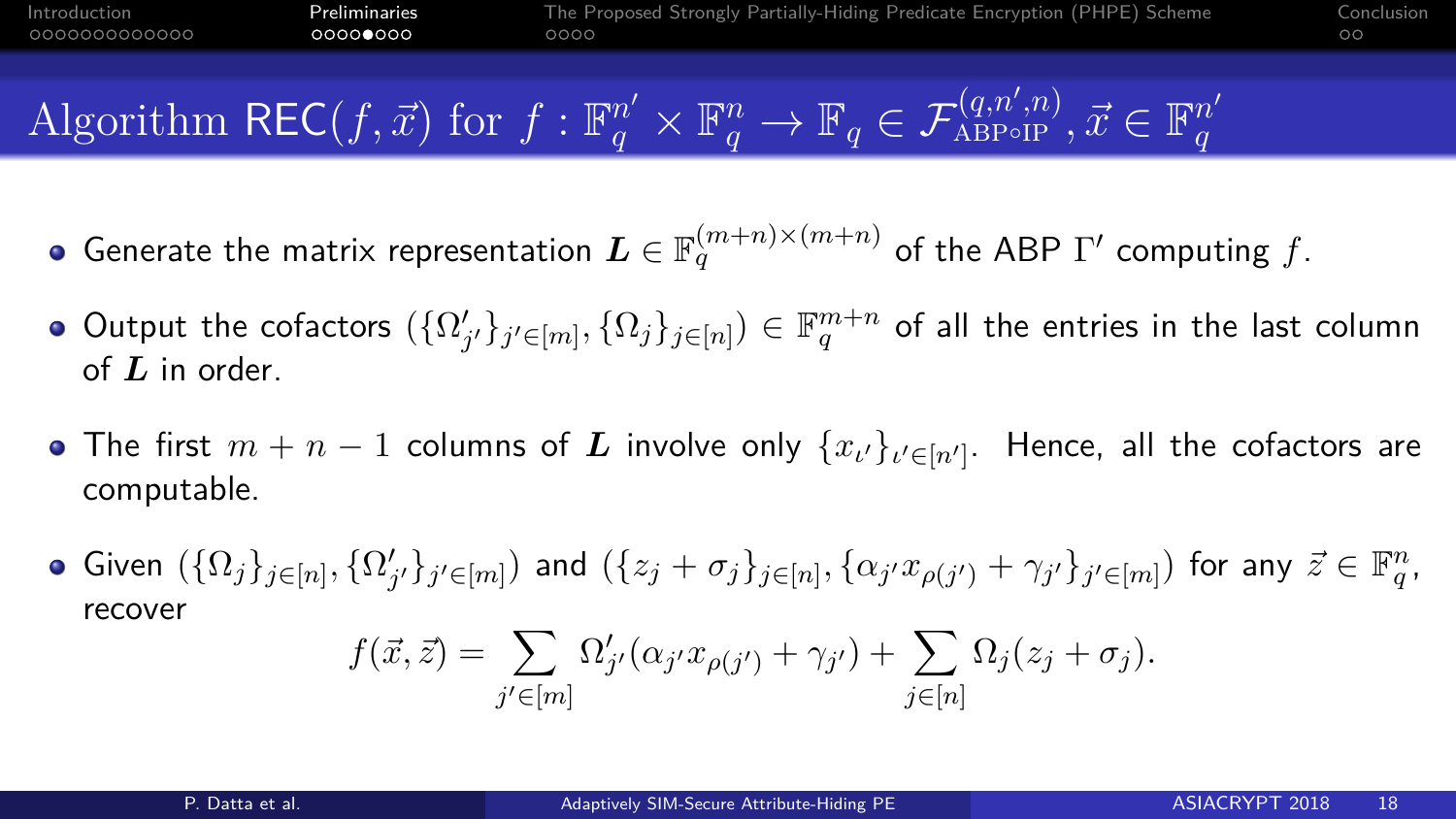| Introduction    | Preliminaries | The Proposed Strongly Partially-Hiding Predicate Encryption (PHPE) Scheme | Conclusion |
|-----------------|---------------|---------------------------------------------------------------------------|------------|
| 0000000000000   | 00000000      | 0000                                                                      | $\circ$    |
| Bilinear Groups |               |                                                                           |            |

$$
\text{Bilinear group params}_{\mathbb{G}} = (q, \mathbb{G}_1, \mathbb{G}_2, \, \mathbb{G}_T, g_1, g_2, e) \xleftarrow{\mathsf{R}} \mathcal{G}_{\text{BPG}}(1^{\lambda}) :
$$

- *q* ∈ N: Prime integer.
- $\bullet$   $\mathbb{G}_1$ ,  $\mathbb{G}_2$ ,  $\mathbb{G}_T$ : Cyclic multiplicative groups of order q with polynomial-time computable group operations.
- $g_1 \in \mathbb{G}_1$ ,  $g_2 \in \mathbb{G}_2$ : Generators.
- $e : \mathbb{G}_1 \times \mathbb{G}_2 \rightarrow \mathbb{G}_T$ : Mapping satisfying the following:
	- $B$ ilinearity :  $e(g_1^{\delta}, g_2^{\hat{\delta}}) = e(g_1, g_2)^{\delta \hat{\delta}}$  for all  $\delta, \hat{\delta} \in \mathbb{F}_q$ .
	- Non-degeneracy :  $e(g_1, g_2) \neq 1_{\mathbb{G}_T}$ , where  $1_{\mathbb{G}_T}$  denotes the identity element of the group  $\mathbb{G}_T$ .
- $\bullet$  params<sub>G</sub> is said to be asymmetric if no efficiently computable isomorphism exists between  $\mathbb{G}_1$  and  $\mathbb{G}_2$ .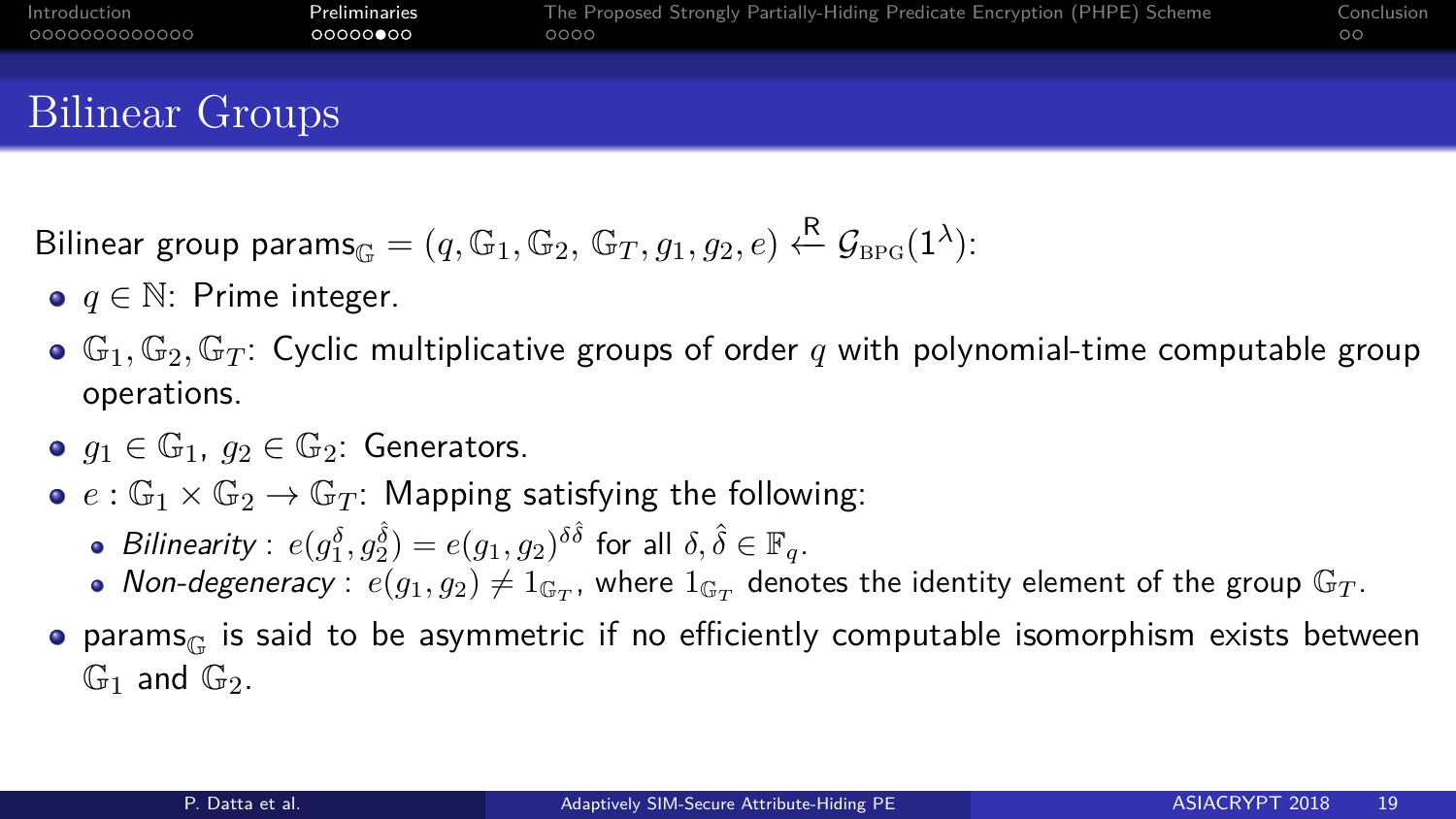| Introduction  | Preliminaries | The Proposed Strongly Partially-Hiding Predicate Encryption (PHPE) Scheme | Conclusion |
|---------------|---------------|---------------------------------------------------------------------------|------------|
| 0000000000000 | റററററൈ∙െ      | 0000                                                                      |            |

### Dual Pairing Vector Spaces (DPVS)

$$
\mathsf{DPVS~params}_{\mathbb{V}} = (q, \mathbb{V}_1, \mathbb{V}_2, \mathbb{G}_T, \mathbb{A}_1, \mathbb{A}_2, e) \xleftarrow{\mathsf{R}} \mathcal{G}_{\mathrm{DPVS}}(1^\lambda, d, \mathsf{params}_{\mathbb{G}}).
$$

- *q* ∈ N: Prime integer.
- $\mathbb{V}_t = \mathbb{G}_t^d$  for  $t \in [2]$ :  $d$ -dimensional vector spaces over  $\mathbb{F}_q$  under vector addition and scalar multiplication defined componentwise.
- $\mathbb{A}_t = \{\boldsymbol{a}^{(t,\ell)} = (\mathbb{I}% _{t\in\mathbb{C}}% )\mid t\in\mathbb{C}_{t\in\mathbb{C}}% ^{t\in\mathbb{C}}\}$ *`*−1  $\{\widehat{A}_{\mathbb{G}_t},\ldots,\widehat{A}_{\mathbb{G}_t},g_t,\widehat{1_{\mathbb{G}_t},\ldots,1_{\mathbb{G}_t}}\} \}_{t\in [d]}$  of  $\mathbb{V}_t$  for  $t\in [2]$ : Canonical bases, where  $d-$ <sup> $\ell$ </sup>  $1_{\mathbb{G}_t}$  = identity element of  $\mathbb{G}_t$ .

$$
\bullet \, e \, : \, \mathbb{V}_1 \times \mathbb{V}_2 \, \to \, \mathbb{G}_T, \, e(\boldsymbol{v}, \boldsymbol{w}) \, = \, \prod_{\ell \in [d]} e(g_1^{v_\ell}, g_2^{w_\ell}) \, \in \, \mathbb{G}_T \, \text{ for all } \, \boldsymbol{v} \, = \, (g_1^{v_1}, \ldots, g_1^{v_d}) \, \in \, \mathbb{V}_1.
$$

 $w = (g_2^{w_1}, \ldots, g_2^{w_d}) \in V_2.$ *e* satisfies the following:  $\mathcal{B}$ *ilinearity* :  $e(\delta \boldsymbol{v}, \widehat{\delta \boldsymbol{w}}) = e(\boldsymbol{v}, \boldsymbol{w})^{\delta \hat{\delta}}$  for all  $\delta, \widehat{\delta} \in \mathbb{F}_q$ ,  $\boldsymbol{v} \in \mathbb{V}_1$ , and  $\boldsymbol{w} \in \mathbb{V}_2$ . Non-degeneracy : If  $e(\bm{v},\bm{w})=1_{\mathbb{G}_T}$  for all  $\bm{w}\in\mathbb{V}_2$ , then  $\bm{v}=(\overline{1_{\mathbb{G}_1},\ldots,1_{\mathbb{G}_1}})$ . Similar statement *d*

also holds with the vectors *v* and *w* interchanged.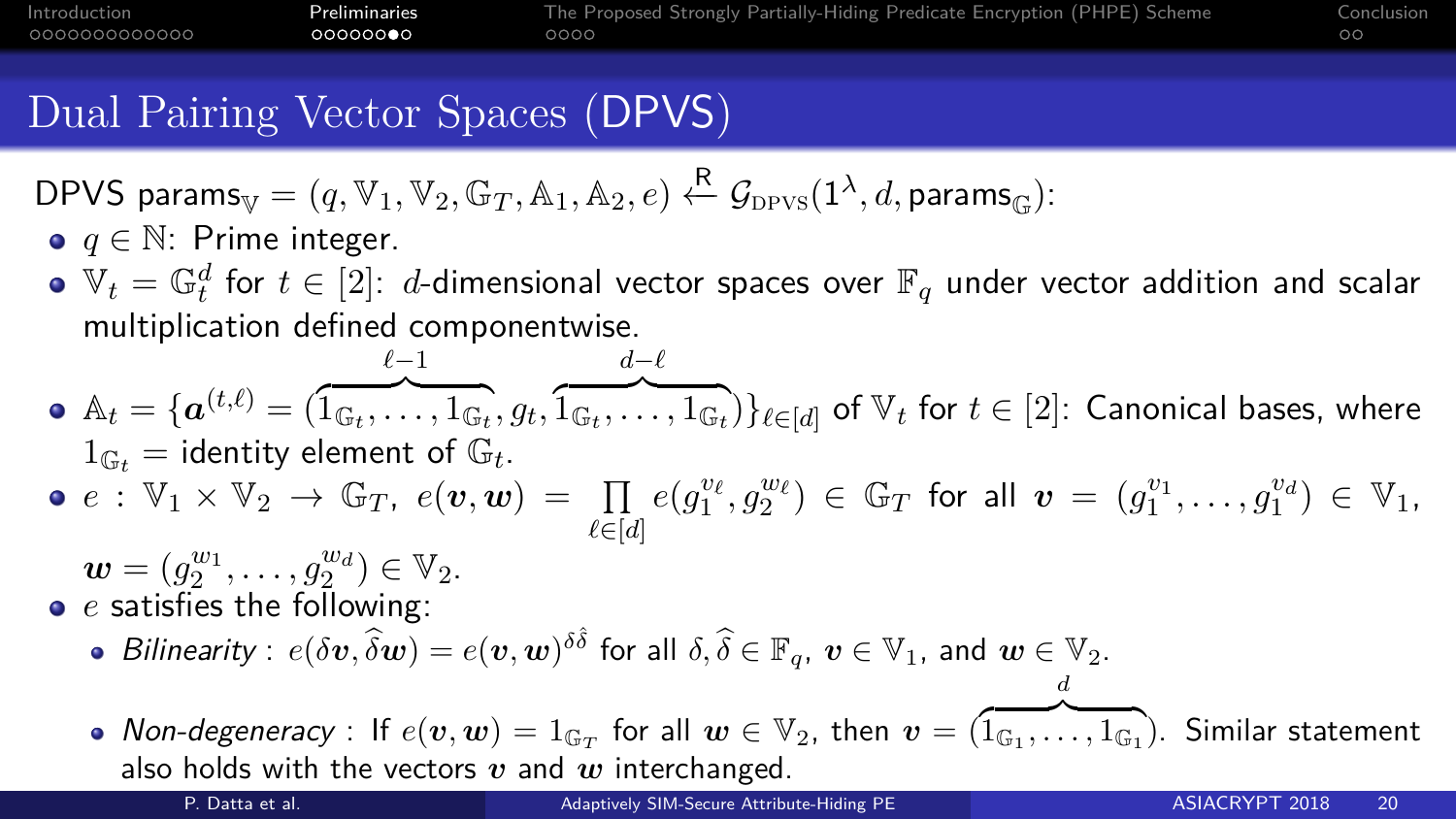

# Dual Orthonormal Basis Generator  $\mathcal{G}_{OB}(1^{\lambda}, N, (d_1, \ldots, d_N))$

• Generate 
$$
\text{params}_{\mathbb{G}} = (q, \mathbb{G}_1, \mathbb{G}_2, \mathbb{G}_T, g_1, g_2, e) \stackrel{\mathbb{R}}{\leftarrow} \mathcal{G}_{\text{BPG}}(1^{\lambda}).
$$

• Sample 
$$
\psi \stackrel{\text{U}}{\leftarrow} \mathbb{F}_q \setminus \{0\}
$$
 and compute  $g_T = e(g_1, g_2)^{\psi}$ .

- For  $i \in [N]$ , perform the following:
	- $\mathsf{Generator}_{\mathbb{V}_i} = (q, \mathbb{V}_{i,1}, \mathbb{V}_{i,2}, \mathbb{G}_T, \mathbb{A}_{i,1}, \mathbb{A}_{i,2}, e) \xleftarrow{\mathsf{R}} \mathcal{G}_{\mathrm{DPVS}}(1^\lambda, d_i, \mathsf{params}_{\mathbb{G}}).$

• Sample 
$$
\mathbf{B}^{(i)} = (b_{\ell,k}^{(i)}) \stackrel{\mathsf{U}}{\leftarrow} \mathsf{GL}(d_i, \mathbb{F}_q)
$$
.

• Compute 
$$
B^{*(i)} = (b_{\ell,k}^{*(i)}) = \psi((B^{(i)})^{-1})^{\intercal}
$$
.

- For all  $\ell \in [d_i]$ , let  $\vec{b}^{(\imath,\ell)}$  and  $\vec{b}^{*(\imath,\ell)}$  be the  $\ell^\text{th}$  rows of  $\bm{B}^{(\imath)}$  and  $\bm{B}^{*(\imath)}.$
- Compute  $\bm{b}^{(\imath,\ell)}=(\vec{b}^{(\imath,\ell)})_{{\mathbb A}_{\imath,1}}, \bm{b}^{*(\imath,\ell)}=(\vec{b}^{*(\imath,\ell)})_{{\mathbb A}_{\imath,2}}$  for  $\ell\in[d_{\imath}],$  and set  ${\mathbb B}_{\imath}=\{\bm{b}^{(\imath,1)},\ldots,\bm{b}^{(\imath,d_{\imath})}\}, {\mathbb B}_{\imath}^{*}=$  $\{\bm b^{*(\imath,1)},\ldots,\bm b^{*(\imath,d_{\imath})}\}.$
- $\mathbb{B}_\imath$  and  $\mathbb{B}^*_\imath$  are dual orthonormal in the sense that for all  $\ell,\ell' \in [d_\imath]$ ,

$$
e(\boldsymbol{b}^{(i,\ell)},\boldsymbol{b}^{*(i,\ell')})=\left\{\begin{array}{ll}g_T,&\text{if }\ell=\ell',\\1_{\mathbb{G}_T},&\text{otherwise.}\end{array}\right.
$$

- $Set$  param $s = (\{params_{\mathbb{V}_i}\}_{i \in [N]}, gr)$ .
- $\mathsf{Return}\;(\mathsf{params}, \{\mathbb{B}_i, \mathbb{B}_i^*\}_{i \in [N]}).$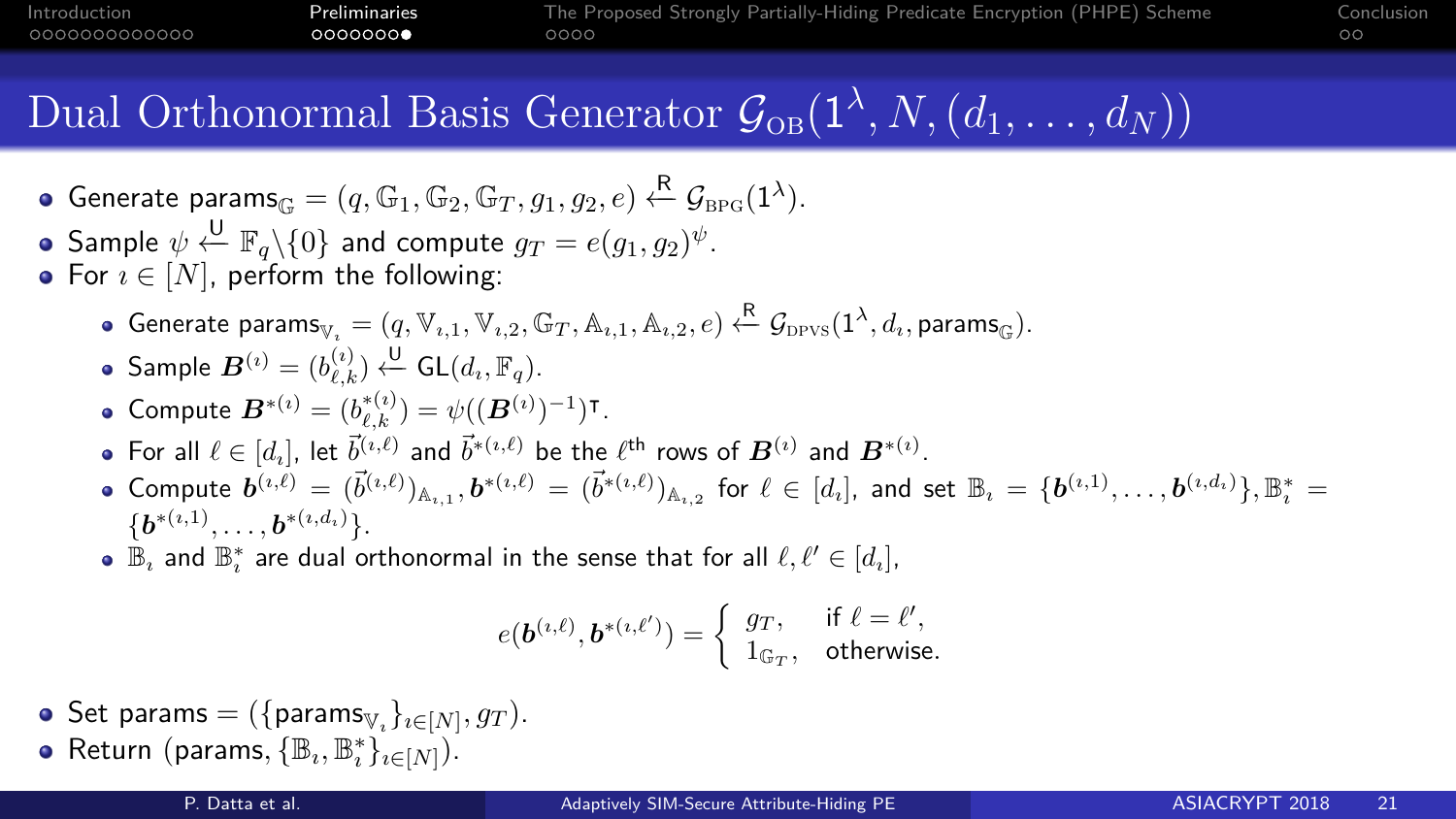<span id="page-23-0"></span>

| Introduction                            | Preliminaries | The Proposed Strongly Partially-Hiding Predicate Encryption (PHPE) Scheme | Conclusion |
|-----------------------------------------|---------------|---------------------------------------------------------------------------|------------|
| 0000000000000                           | 00000000      | $\bullet$                                                                 | $\circ$    |
| PHPE.Setup $(1^{\lambda}, 1^{n'}, 1^n)$ |               |                                                                           |            |

$$
\bullet \text{ Generate (params, } \{\mathbb{B}_i, \mathbb{B}_i^*\}_{i \in [n'+n]}) \stackrel{\mathcal{R}}{\leftarrow} \mathcal{G}_{\text{OB}}(1^\lambda, n'+n, ( \overbrace{9, \ldots, 9}^{n'+n}) ).
$$

For  $i \in [n'+n]$ , set

$$
\begin{aligned} &\widehat{\mathbb{B}}_i = \{\boldsymbol{b}^{(i,1)},\boldsymbol{b}^{(i,2)},\boldsymbol{b}^{(i,9)}\},\\ &\widehat{\mathbb{B}}_i^* = \{\boldsymbol{b}^{*(i,1)},\boldsymbol{b}^{*(i,2)},\boldsymbol{b}^{*(i,7)},\boldsymbol{b}^{*(i,8)}\}.\end{aligned}
$$

 $\textsf{Output} \ \textsf{MPK} = (\textsf{params}, \{\widehat{\mathbb{B}}_i\}_{i \in [n'+n]}) \ \textsf{and} \ \textsf{MSK} = \{\widehat{\mathbb{B}}_i^*\}_{i \in [n'+n]}.$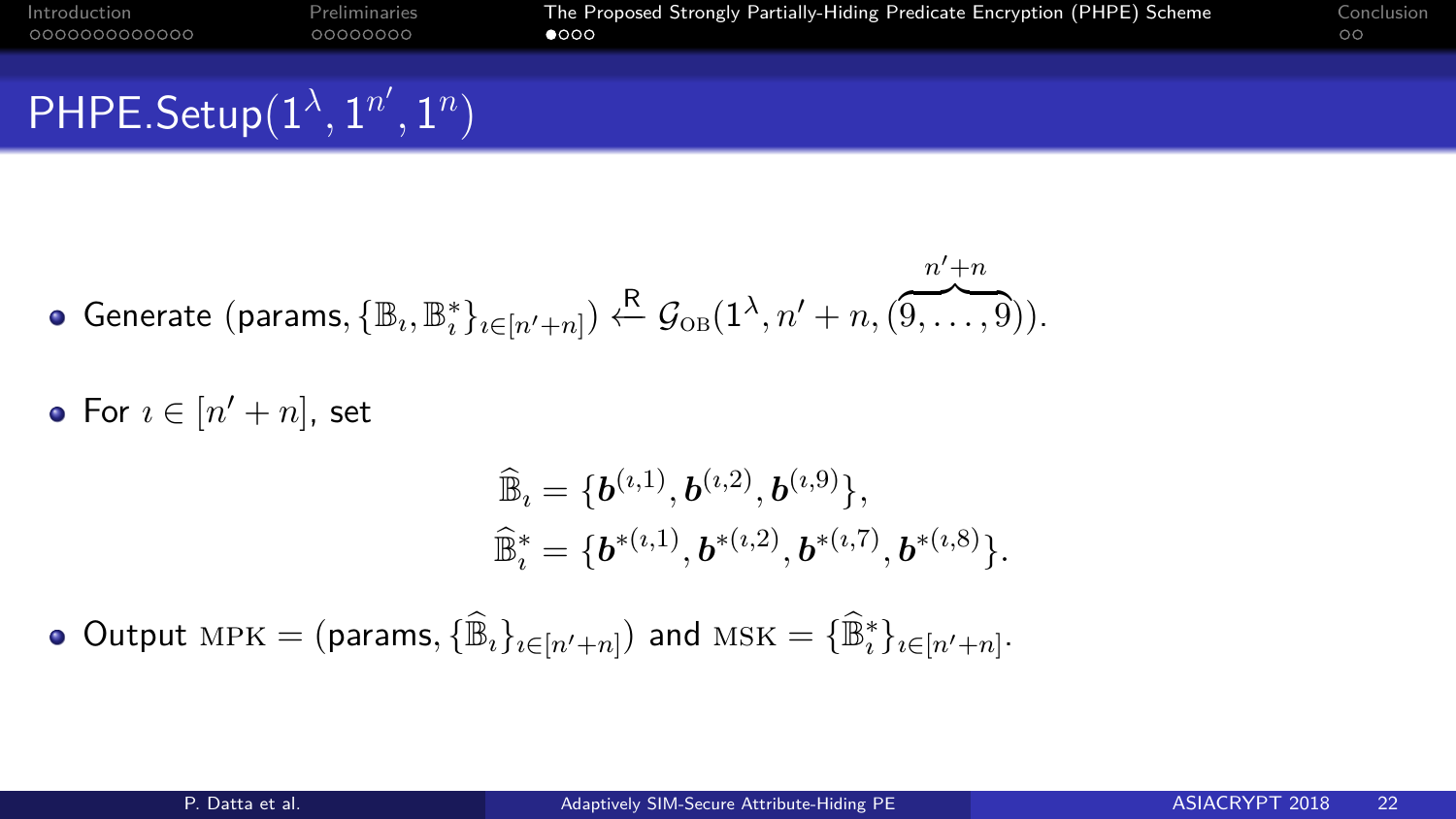#### $\mathsf{PHPE}.\mathsf{Encrypt}(\mathsf{MPK},(\vec{x},\vec{z})\in \mathbb{F}_q^{n'}\times\mathbb{F}_q^n$  $\binom{n}{q}$

- $\mathsf{Sample}\ \omega \stackrel{\mathsf{U}}{\leftarrow} \mathbb{F}_q.$
- For  $\iota' \in [n'],$  sample  $\varphi'_{\iota'} \stackrel{\bigcup}{\leftarrow} \mathbb{F}_q$ , and compute

$$
\mathbf{c}'^{(\iota')} = (\omega(1, x_{\iota'}), \vec{0}^4, \vec{0}^2, \varphi'_{\iota'})_{\mathbb{B}_{\iota'}}.
$$

For  $\iota \in [n]$ , sample  $\varphi_\iota \overset{\sf U}{\leftarrow} \mathbb F_q$ , and compute

$$
\mathbf{c}^{(\iota)} = (\omega(1, z_{\iota}), \vec{0}^4, \vec{0}^2, \varphi_{\iota})_{\mathbb{B}_{n'+\iota}}.
$$

 $\text{Output } \text{CT} = (\vec{x}, \{ \boldsymbol{c'}^{(\iota')} \}_{\iota' \in [n']}, \{ \boldsymbol{c}^{(\iota)} \}_{\iota \in [n]}).$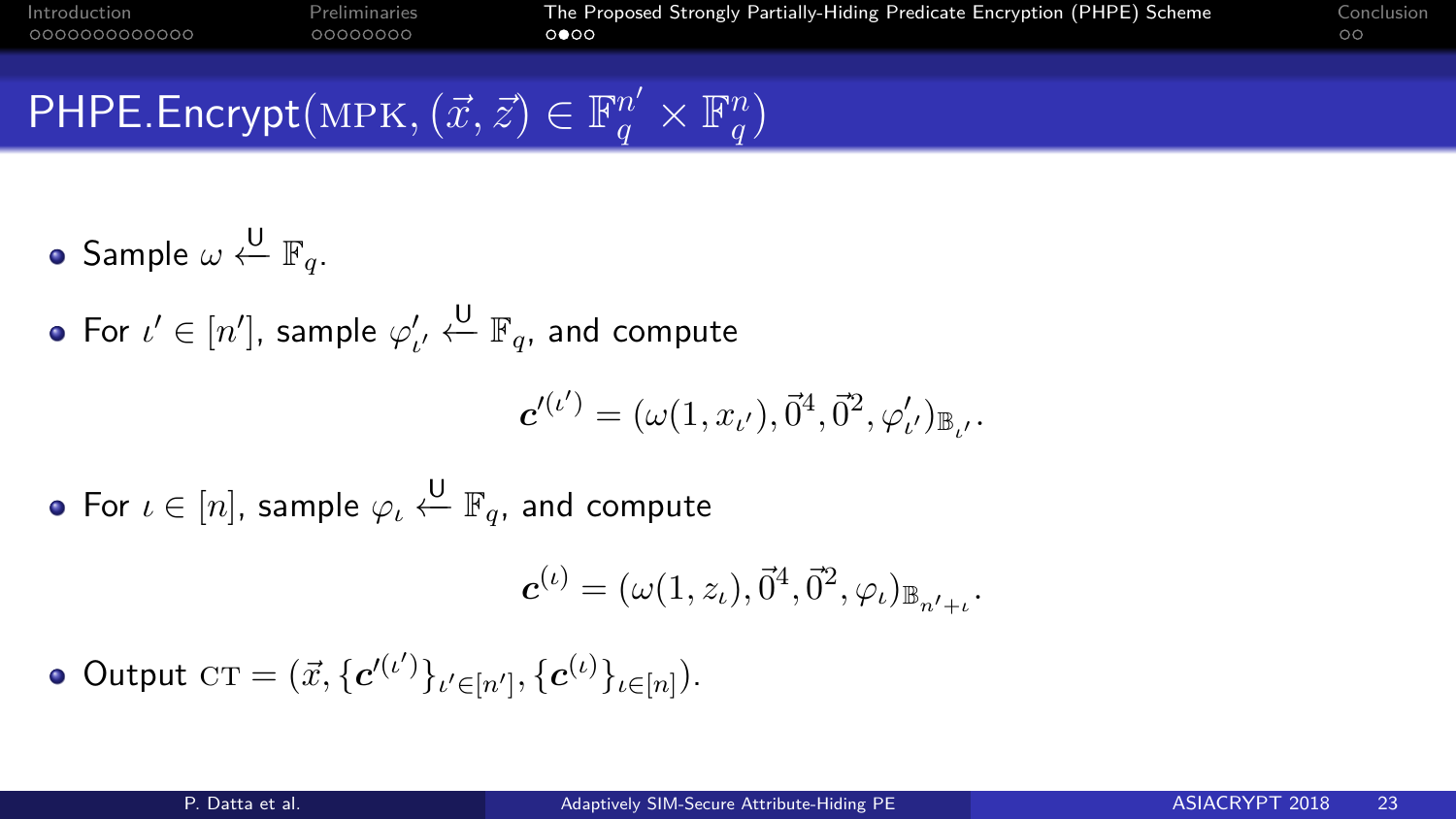#### 00000000

# $\mathsf{PHPE}.\mathsf{KeyGen}(\mathsf{MPK},\mathsf{MSK},f\in \mathcal{F}_\mathsf{ABP\circ IP}^{(q,n',n)})$

- $\mathsf{Generate}\left( (\{\sigma_j\}_{j\in[n]}, \{\alpha_{j'}, \gamma_{j'}\}_{j'\in[m]}), \rho : [m] \rightarrow [n'] \right) \overset{\ \mathsf{R}}{\leftarrow} \mathsf{PGB}(f).$
- $\mathsf{Sample} \subset \overset{\mathsf{U}}{\leftarrow} \mathbb{F}_q.$
- For  $j'\in [m]$ , sample  $\vec{\kappa}'^{(j')}\stackrel{\sf U}{\leftarrow} \mathbb{F}_{q}^2$ , and compute

$$
\mathbf{k}'^{(j')} = ((\gamma_{j'}, \alpha_{j'}), \vec{0}^4, \vec{\kappa}'^{(j')}, 0)_{\mathbb{B}^*_{\rho(j')}}.
$$

For  $j \in [n]$ , sample  $\vec{\kappa}^{(j)} \stackrel{\sf U}{\leftarrow} \mathbb{F}_{q}^2$ , and compute

$$
\bm{k}^{(j)} = ((\sigma_j, \zeta), \vec{0}^4, \vec{\kappa}^{(j)}, 0)_{\mathbb{B}^*_{n'+j}}.
$$

 $\text{Output } \textsc{sk}(f) = (f, \{k'^{(j')}\}_{j' \in [m]}, \{k^{(j)}\}_{j \in [n]}).$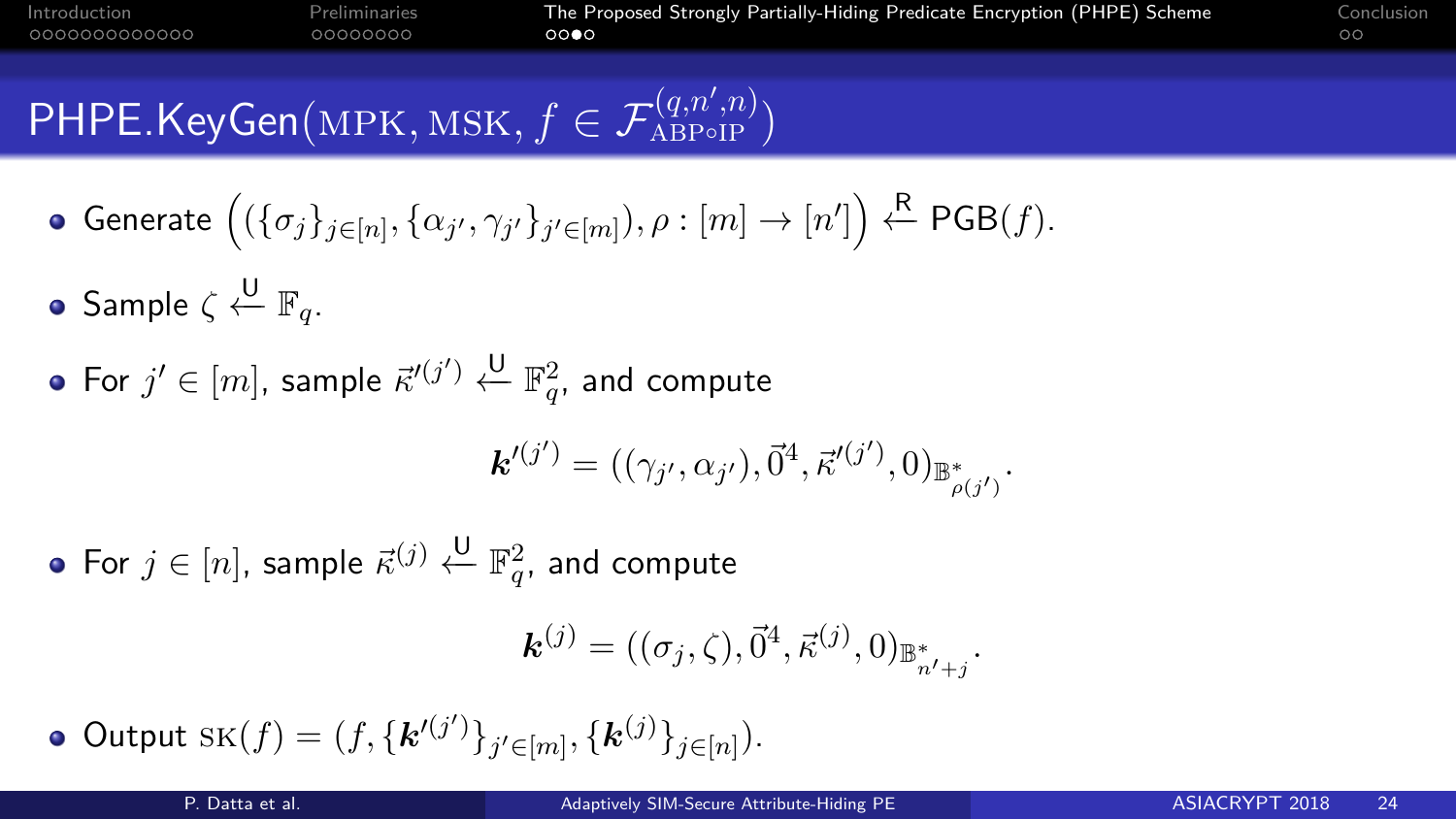00000000

[Introduction](#page-2-0) [Preliminaries](#page-15-0) [The Proposed Strongly Partially-Hiding Predicate Encryption \(PHPE\) Scheme](#page-23-0) [Conclusion](#page-27-0)

 $\mathsf{PHPE}.\mathsf{Decrypt}(\text{MPK},\text{SK}(f) = (f,\{\bm{k}'^{(j')}\}_{j' \in [m]},\{\bm{k}^{(j)}\}_{j \in [n]}),$  $\text{CT} = (\vec{x}, \{\bm{c}'^{(\iota')}\}_{\iota' \in [n']}, \{\bm{c}^{(\iota)}\}_{\iota \in [n]}))$ 

• Compute 
$$
\Lambda'_{j'} = e(\mathbf{c}'^{(\rho(j'))}, \mathbf{k}'^{(j')}) = g_T^{\omega(\alpha_j x_{\rho(j')} + \gamma_{j'})}
$$
 for  $j' \in [m]$ , and  $\Lambda_j = e(\mathbf{c}^{(j)}, \mathbf{k}^{(j)}) = g_T^{\omega(\zeta z_j + \sigma_j)}$  for  $j \in [n]$ .

• Determine 
$$
(\{\Omega'_{j'}\}_{j' \in [m]}, \{\Omega_j\}_{j \in [n]}) = \mathsf{REC}(f, \vec{x}).
$$

• Compute 
$$
\Lambda = \Big(\prod_{j' \in [m]} \Lambda_{j'}^{\Omega'_{j'}}\Big) \Big(\prod_{j \in [n]} \Lambda_j^{\Omega_j}\Big) = g_T^{\omega \zeta f(\vec{x}, \vec{z})}.
$$

- If  $R^{\text{ABPoIP}}(f,(\vec{x}, \vec{z})) = 1$ , i.e.,  $f(\vec{x}, \vec{z}) = 0$ , then  $\Lambda = 1_{\mathbb{G}_T}$ , while if  $R^{\text{ABPoIP}}(f,(\vec{x}, \vec{z})) = 0$ , i.e.,  $f(\vec{x}, \vec{z}) \neq 0$ , then  $\Lambda \neq 1$ <sub>G</sub><sub>T</sub> with all but negligible probability  $2/q$ , i.e., except when  $\omega = 0$ or  $\zeta = 0$ .
- Output 1, if  $\Lambda = 1_{\mathbb{G}_T}$ , and 0, otherwise.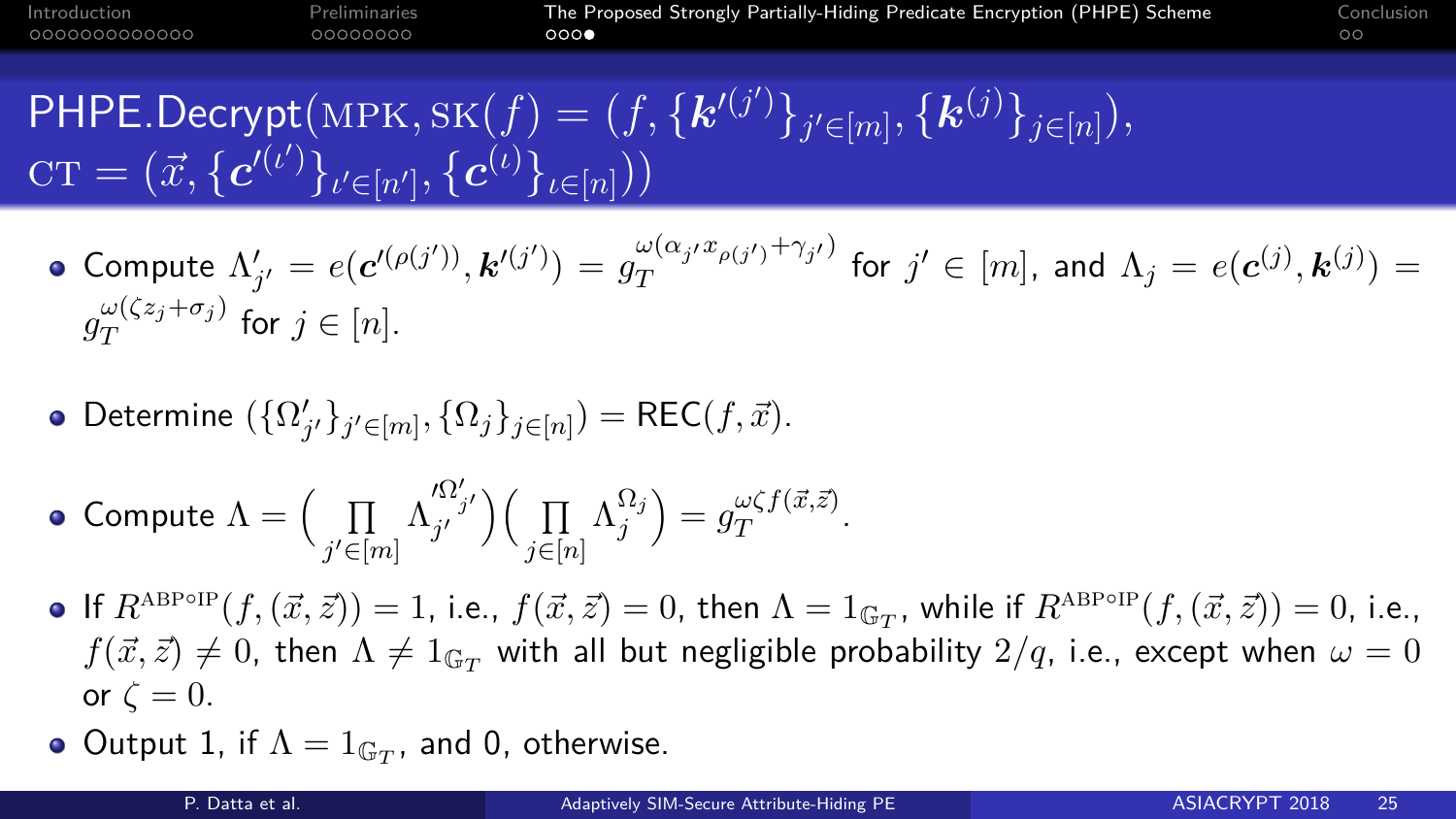## $\bullet$

#### <span id="page-27-0"></span>Concluding Remarks and Open Problems

- We achieved SIM-based S-AH security against *adaptive* adversaries for PE schemes supporting *expressive* predicate families under standard computational assumption in bilinear groups.
- We designed a SIM-based adaptively strongly partially-hiding PE (PHPE) scheme for predicates computing ABP's on public attributes, followed by an IP on private attributes.
- The proposed scheme is proven secure for any a priori bounded number of ciphertexts and unbounded number of authorized decryption keys.
- An intriguing open problem is to identify the largest predicate class for which S-AH PE scheme supporting unbounded number of authorized decryption key queries can be realized from a standard computational assumption.